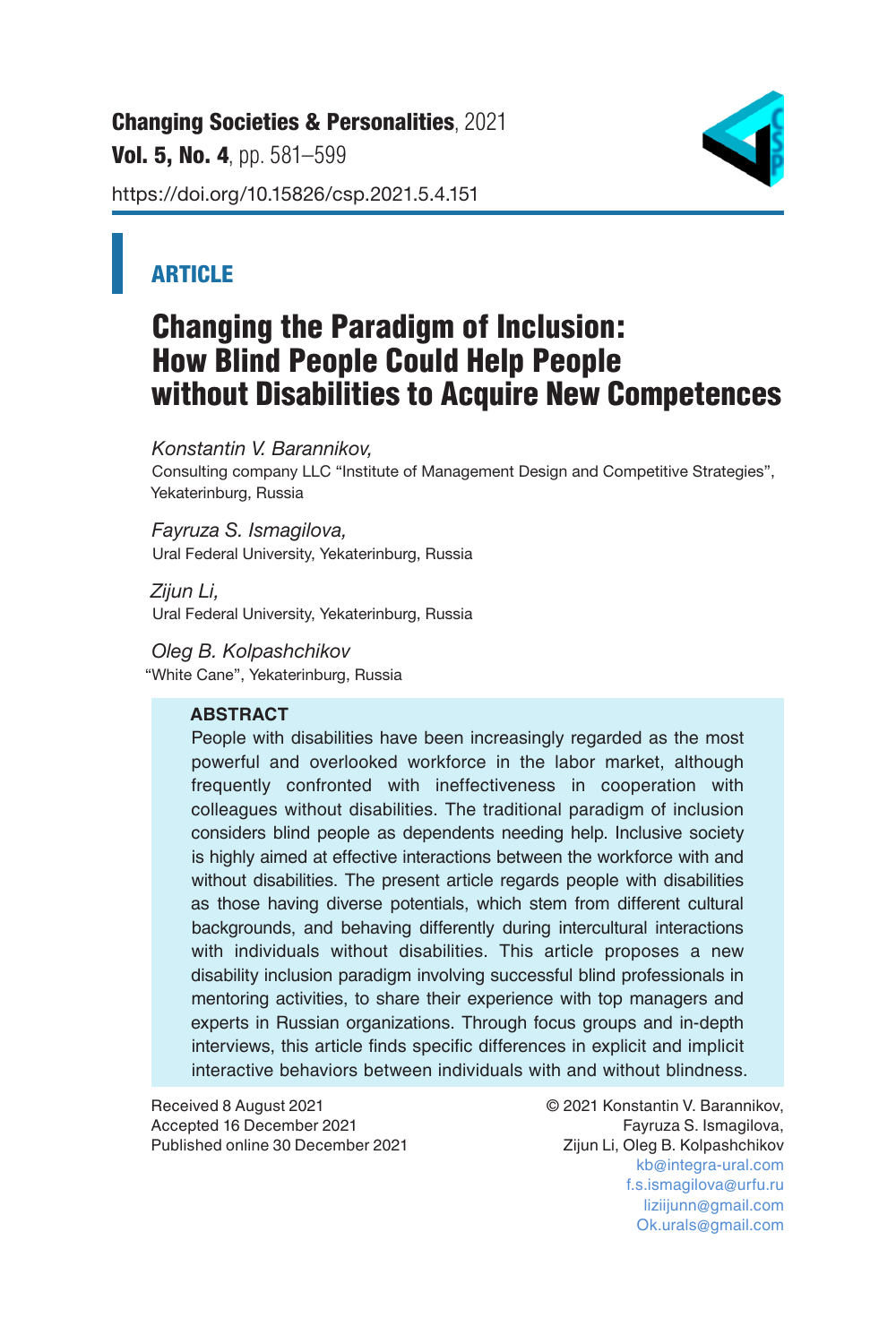Furthermore, the present article highlights the positive effect of a disability inclusion paradigm on cultural intelligence development of organizational managers and experts.

#### **KEYWORDS**

blind person's competence, paradigm of disability inclusion, mentoring and mentorship, cultural intelligence, intercultural interaction

#### **ACKNOWLEDGEMENTS**

This work was supported by Abroad PhD Studying Scholarship, The China Scholarship Council, and a supplementary grant from the Ural Federal University.

## Introduction

In an unstable social and market environment, diversity management in an organization has become one of the most pressing problems. In particular, the question arises of how to ensure the effective functioning of organizations where the workforce is diverse in terms of language, well-being level, and work experience. In turn, these differences can lead to misunderstandings and even conflicts in interactions between employees, managers and subordinates. One of the manifestations of diversity is inclusion as a way of involving people with disabilities in a work team (Alexandra et al., 2021; Sherbin & Rashid, 2017). Diversity equals representation, while inclusion integrates diverse potentials, encourages their participation, and fosters the competitive edge of diversity (Sherbin & Rashid, 2017). Inclusion involves group members' high-level sense of belonging and own value of uniqueness in the organization (Afsar et al., 2021; Shore et al., 2011). Yet, as a nascent issue, an inclusion paradigm of social minorities in the workplace has been scarcely pictured (Brimhall et al., 2017).

Inclusion of disability in the workplace has been growingly addressed by government policies and organizational initiatives in the last decade (Swain et al., 2013). It has become a vigorous imperative for organizations to initiate effective disability inclusion programs to realize a win-win solution. Not only could organizations fulfill productive and competitive diversity, but also people with disabilities (PWDs) become equally recognized and appreciated for their potentials.

According to the World Report on Disability (2011), over 15% of global populations live with disability. Working-age persons with disabilities are an untapped workforce. For the last decade, PWDs have been treated as dependents needing assistance (Bualar, 2014). The traditional practice of including people with disabilities is based on a paternalistic paradigm. We understand the paternalistic paradigm as a model of attitude towards a person who is incapable of independent existence and selfdevelopment and therefore needs protection, care, and control.

However, PWDs possess unique potentials. Adjustment to disabilities is not a mysterious or trouble-free process; it demands extraordinary adaptive and interactive abilities for PWDs to obtain a significant level of success. Extant studies have highlighted that PWDs facilitate improved productivity and economic benefits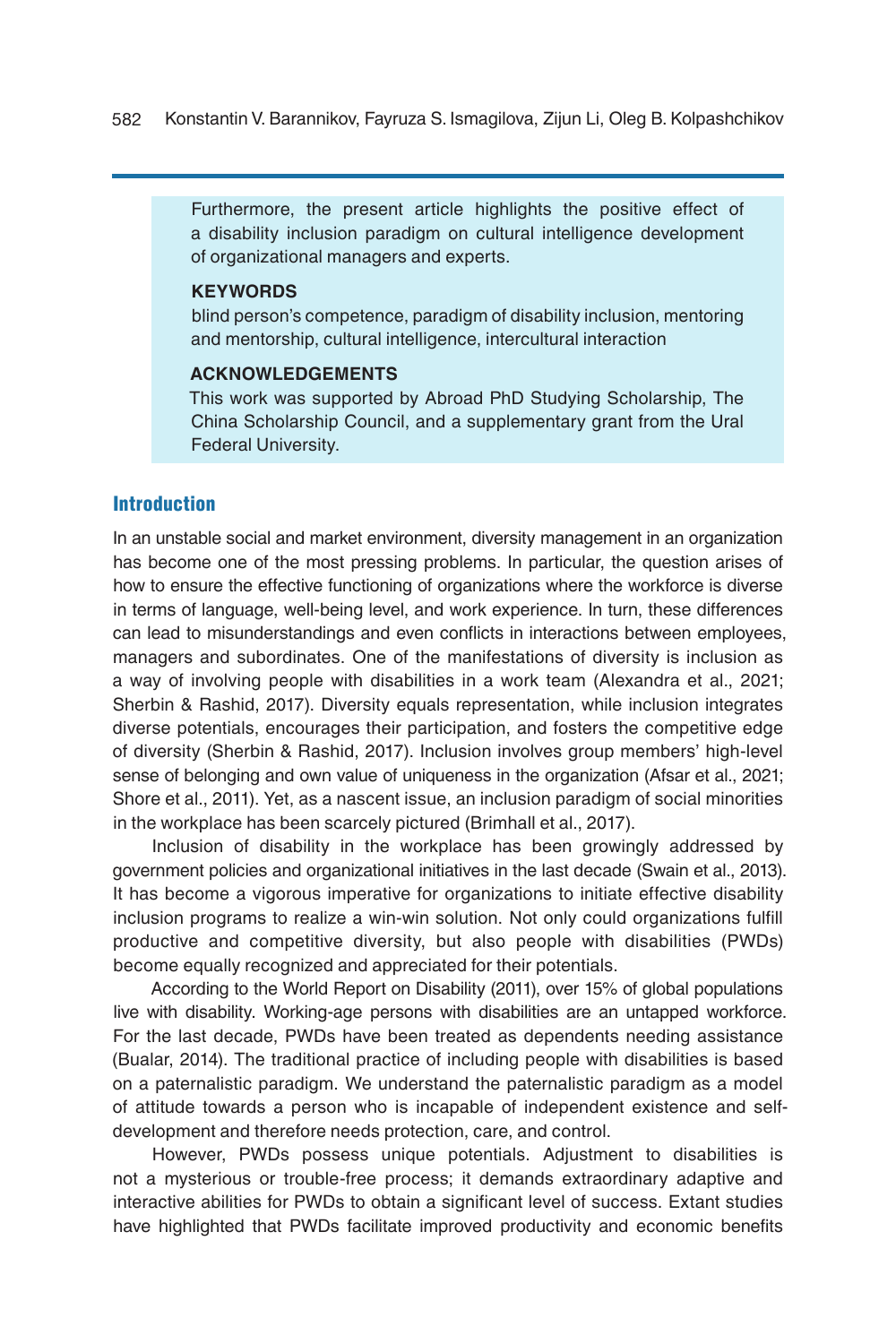in organizations despite the expense of accommodation (Solovieva et al., 2011). Managers without related experience feel hard to recognize specific potentials of PWDs and establish the compelling strategies for disability inclusion in workplaces (Baldridge et al., 2015; Bonaccio et al., 2020). One of the ways to effectively include employees with disabilities is to involve them in mentoring activities. This new role of a mentor will allow an employee with disabilities to get out of the relationship of paternalism and become a leader and role model for their colleagues.

Because of differentiated experience, education and norms, PWDs and people without disabilities could be recognized as two social groups that possess respective cultural traits (Wilson et al., 2017). The group of PWDs co-constructs their commonly shared social knowledge, cultural identities, and group affiliation. In addition, these two groups structure their own in-group favoritism and stay stable to a certain degree (Efferson et al., 2008). Disability inclusion may lead to adjustment issues for both PWDs and individuals without disabilities, which is similar with what expatriates face in cross-cultural contexts. Therefore, disability inclusion in workplaces requires from employees the use of cultural intelligence (cultural quotient or CQ); this refers to the competence to function and interact successfully in culturally diverse contexts (Earley & Ang, 2003), and is cited as a vital competitive element of top managers (Dogra & Dixit, 2019). A recent study has highlighted that benign inclusion and intercultural interactions are related to individuals' CQ development (Alexandra et al., 2021).

Our idea is to abandon the paradigm of paternalistic attitudes towards inclusion. This study aims to describe the phenomenon of inclusion as a constructive intercultural interaction between people with blindness and people without disabilities. As participants of such interaction, people with disabilities:

- a) carry differ cultural traits;
- b) behave differently when interacting with non-disabled colleagues;
- c) enhance organization's competitive advantages by their activities; and
- d) help employees and managers learn new competencies, such as attention to weak signals, openness to new experiences, and the ability to interact with people from a different culture.

Thus, this article proposes a new role for people with disabilities in Russian organizations. Successful blind people act as mentors and share their unique knowledge with top managers and the talent pool. Specifically, blind mentors train non-blind peers to acquire the practices used by blind people, and therefore to identify cross-cultural differences in interactive behavior between blind people and their non-disabled colleagues. In this article, we show that mentors with disabilities help leaders and experts to develop managerial competences more successfully.

#### *Disability Inclusion Strategy: Involving PWDs in Mentoring Activity*

Building on existing literature, disability is interpreted more as a social and cultural phenomenon than purely an individual pathological phenomenon. The World Report on Disability (2011) defines disability as the impairments, limitations and restrictions that a person faces in the course of interacting with their environment—physical, social, or attitudinal. The social model towards disability, which developed in the early 1970s,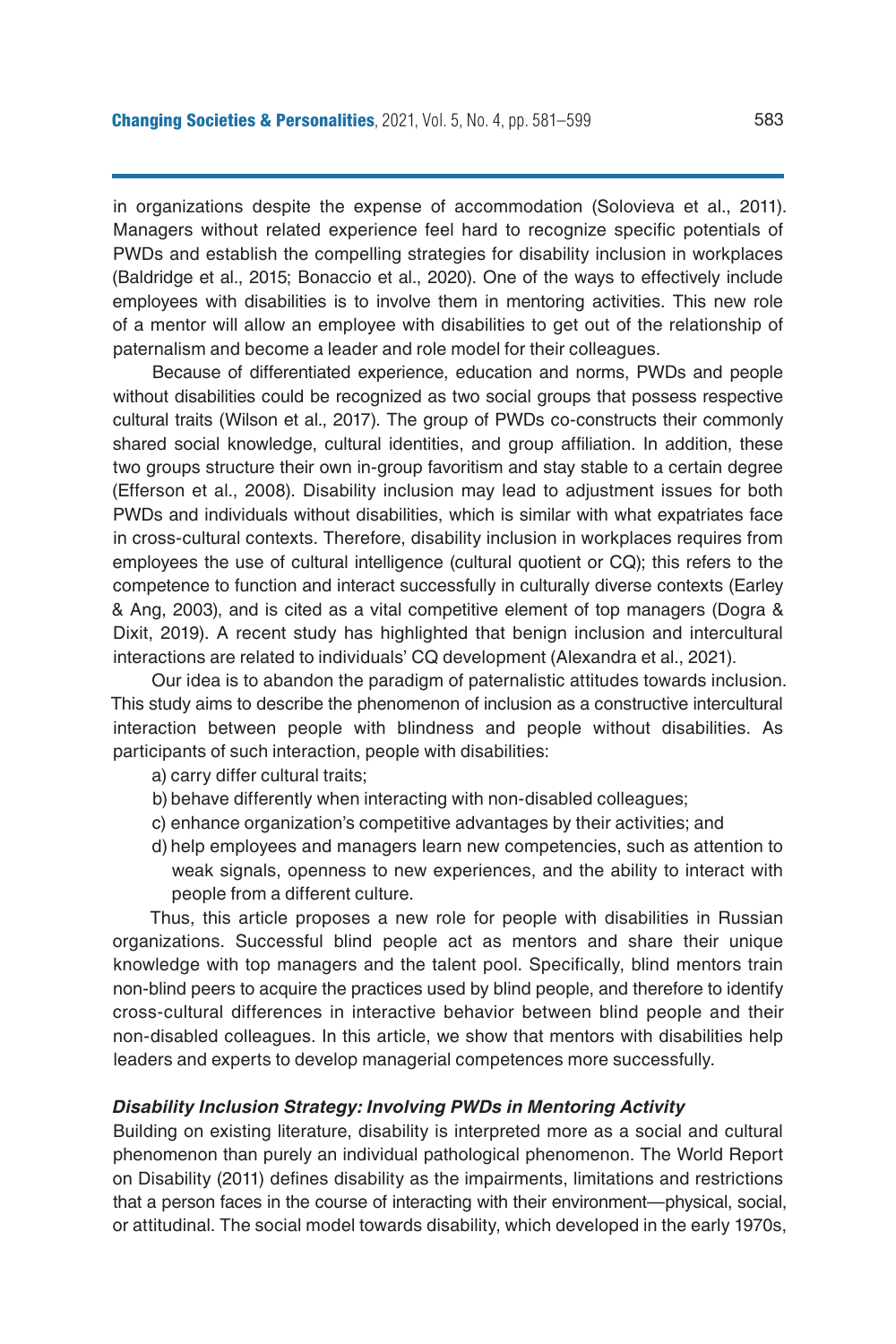has posited disability as a socially-created product rather than individual failings (Barnes, 2019; Harpur, 2012). In view of the social model, a social-oppression model underlined that disability is socially-construed unfair treatment towards people with disabilities (Swain et al., 2013). Disability inclusion has been advocated there from (Vornholt et al., 2018). Accordingly, there had been an increase in the employment of PWDs in the workplace.

Nevertheless, the improved employment quota is not sufficient to reap the benefit of well-qualified disability inclusion. As it has already been indicated, disability inclusion should consist of three elements: (a) involvement in activities, (b) maintaining reciprocal relationships, and (c) sense of belonging (Hall, 2009). The majority of disability inclusion paradigms applied by organizations only expect the involvement of PWDs in the organizations. Scarce attention has been paid to establishing reciprocal relationships, raising the sense of belonging for PWDs, and involving PWDs in managerial decision-making. Furthermore, unique competences of PWDs as well as the effective collaboration between PWDs with colleagues without disabilities, have been underestimated in the traditional paternalistic disability inclusion paradigm.

To go further, it demands a transformative disability inclusion paradigm. There are several issues of the traditional disability inclusion paradigm, which have been increasingly addressed in the last five years.

On the one hand, PWDs barely perceive their own sense of belonging and uniqueness (Purc-Stephenson et al., 2017). It is ubiquitous that in spite of being employed, PWDs still confront stigma and distrust of their competences (Baldridge et al., 2015). The image of PWDs as constant dependents has somehow been the norm (Bualar, 2014). What is worse, occasionally PWDs have been employed only for special human resource quota, but not expected to perform productively and benefit the organization. PWDs are struggling to prove they are a competent and reliable workforce (Purc-Stephenson et al., 2017). In addition, few extant studies reveal the phenomenon of "false admiration", which refers to the condition that disabled professionals are praised for the routine tasks of their jobs, just because they live with disabilities (Dorfman, 2016). These explicit and implicit unfair treatments towards PWDs served as unspoken barriers, which countered the effective disability inclusion. Accordingly, it is vital for the transformative disability inclusion paradigm to exert uniqueness of PWDs, weighing squarely with the contribution of PWDs to organizations, and discover competitive performance from productive intercultural cooperation between PWDs and their colleagues without disabilities (Romani et al., 2019). In particular, for blind people, extraordinary abilities have been developed to successfully adjust to blindness physically, attitudinally, and socially. This uniqueness of a blind workforce and its effect on an organization are encouraged and need to be highlighted in a disability inclusion paradigm.

Though the majority of top managers hold prospective attitudes to the inclusion of blind people, above half (54.5%) of managers and experts in organizations are lacking the specific knowledge of a workforce with disabilities and the interactive experience with this group of employees (Onabolu et al., 2018). Without previous knowledge and interactive experience, managers and professionals find it hard to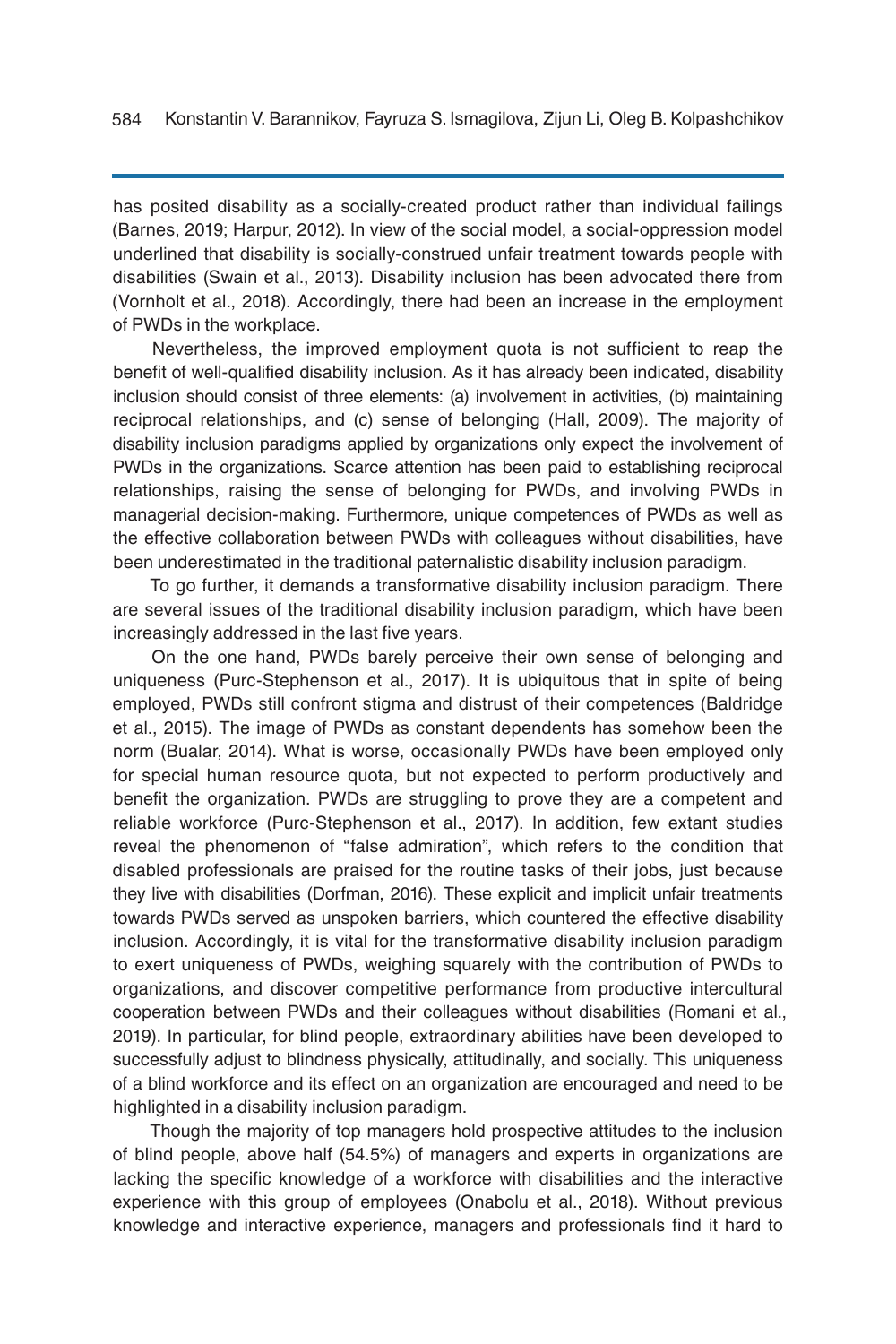value the competence of PWDs and fail to set effective inclusion strategies. Pertaining to difficulties confronted by managers and professionals, this article shows that they could be realized by involving successful PWDs in a mentoring role. Few studies have involved successful blind people in managerial activity and highlighted the significant role of successful blind mentors for career development of youths with disabilities (Silverman & Bell, 2020). Successful blind people should be allowed and encouraged to assist top managers and professionals with developing a productive disability inclusion paradigm. What's more, the extraordinary talent of mentors may enable managers to acquire competitive managerial abilities through this effective interaction.

Based on these theoretical assumptions, we propose to consider how successful blind people can be involved in mentoring activities in organizations, and to investigate the positive impact of such mentoring on the cross-cultural communication skills of top managers and professionals.

#### *Extraordinary Competences and Interactive Behaviors of PWDs*

In order to interconnect with their environment, blind people need adaptive and interactive skills and competences.

Firstly, it is necessary but complicated for blind people to embrace the external environment (Hehir et al., 2015; Zaborowski, 1997). Through this struggle, blind people gradually form their own sets of strategies to accept differences and adapt to dynamic contexts. Blind individuals have an ability to adapt to differences and variations, which is an ability that is essential for top managers who are open to diversity and ready for change management (Richard et al., 2019).

Secondly, numerous studies have highlighted that people with blindness possess extraordinary tactile and auditory perception skills and cognitive capacities including memory and language as a result of functional sensory rehabilitation and adaptive neuroplastic changes of the brain (Föcker et al., 2012). Simultaneously, extant studies show that blind people have an increased social awareness in order to interact properly with individuals around them (Halperin et al., 2016; Oleszkiewicz, 2021). Given the dynamic environment, acute sensory sensitivity towards weak external informative signals is critical for top managers and professionals, which contributes to their managerial activities such as adapting to changing conditions, interacting with a diverse number of employees, situational awareness processing, and structural planning (Petrie & Swanson, 2018). Hence, it is reasonable to envisage that the involvement of successful blind people in mentoring activities will facilitate new interactive behaviors, all of which will inevitably benefit diversity management skills.

Thirdly, successful blind people have a high level of ambiguity tolerance. Ambiguity tolerance refers to the way an individual or group perceives and processes information about ambiguous situations or stimuli when confronted with an array of unfamiliar, complex, or incongruent messages. Ambiguity tolerance has been cited as a crucial quality for leadership, business planning and managerial skills (McLain et al., 2015; Pathak et al., 2009). In particular, ambiguity tolerance is positively related to performance in the global workplace and cross-cultural settings (Herman et al., 2010).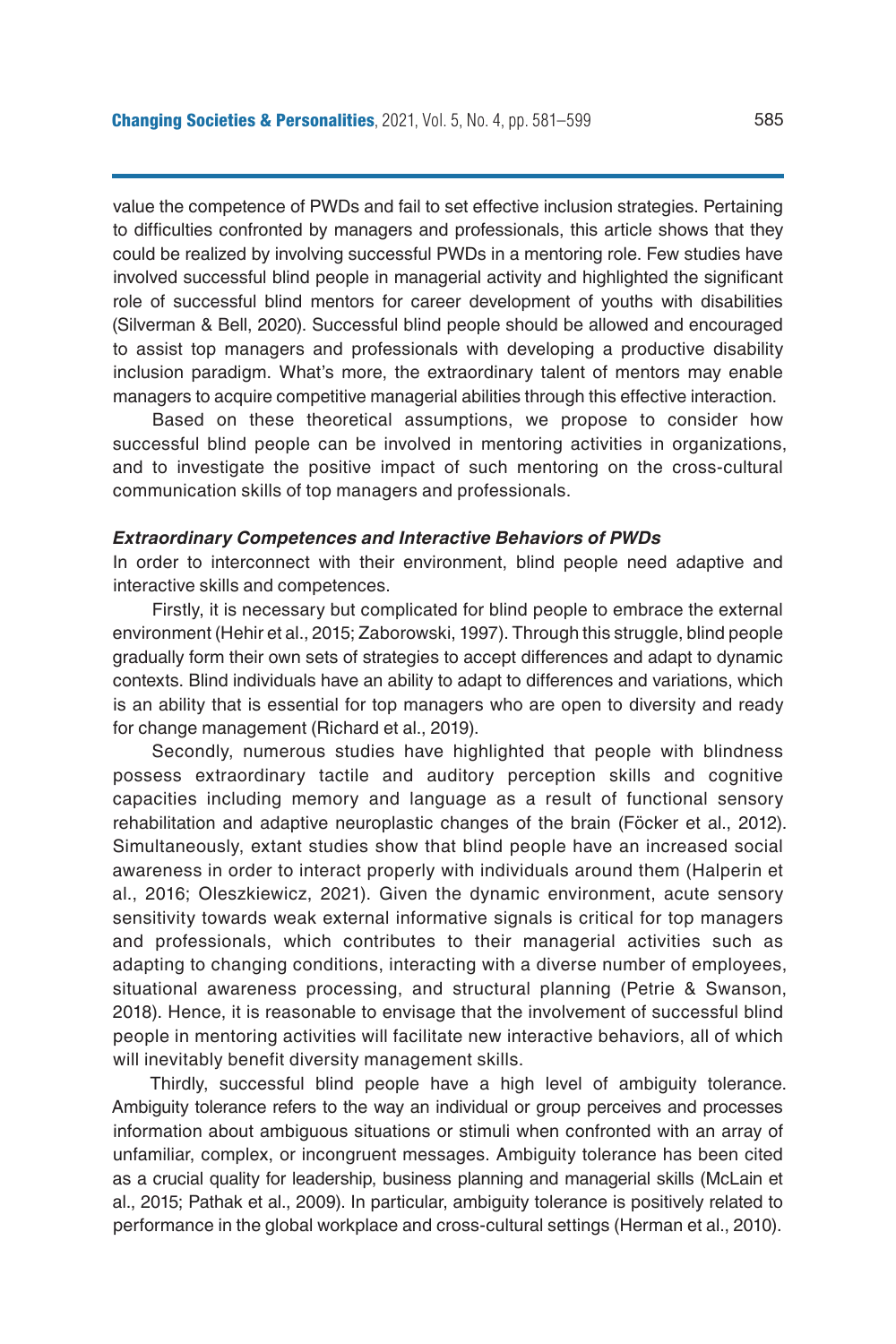Based on these extraordinary competences, people with blindness are believed to use different interaction modes compared to colleagues without blindness during any cooperation. Extant literature has pointed out that individual differences could shape the specific cooperation signals (LePine & Van Dyne, 2001). Hence, the response to signals received by individuals with and without blindness to any current situation will differ during their cooperation.

Thus, the first hypothesis that this study is going to address is as follows.

• H1: There exist distinct interactive behaviors during cooperation between individuals with blindness and individuals without disabilities.

It is reasonable to believe that individuals with blindness are more sensitive to weak interactive signals than individuals without blindness and establish implicit interactive frameworks with considerable differences. This leads us to our second hypothesis, which is as follows.

• H2: There is a qualitative difference in the response to weak interactive signals between individuals with blindness and individuals without disabilities during any cooperation.

#### *Inclusion Paradigm and Cultural Intelligence Development*

Cultural intelligence (CQ) enables the capability to identify and appreciate cultural differences, to function and interact successfully in culturally diverse contexts (Earley & Mosakowski, 2004). It allows a person to open up to diversity and helps them improve their intercultural communication skills (Kadam et al., 2021; Min et al., 2020). CQ has been considered as an indispensable quality of managers and experts in the current environment (Dogra & Dixit, 2019).

Thomas and colleagues (2012) defined that CQ consists of three aspects such as cultural knowledge, cross-cultural skills, and meta-cognition CQ. This article adopts its most popular multidimensional structure comprising four aspects of CQ: (a) metacognitive CQ (awareness and understanding of cultural diversity and regulation of cultural knowledge); (b) cognitive CQ (cultural knowledge); (c) motivational CQ (drive and efficacy to engagement in culturally diverse contexts); and (d) behavioral CQ (appropriate verbal and non-verbal behaviors in culturally diverse contexts) (Ang et al., 2007; Earley & Ang, 2003; Earley & Mosakowski, 2004). It has been postulated that metacognitive CQ as well as behavioral CQ are crucial for intercultural competency (Rose et al., 2010; Van der Horst & Albertyn, 2018). Moreover, evidence shows that meta-cognitive and motivational CQ shape behavioral CQ (Gooden et al., 2017).

It has been identified that individual CQ could be enriched by involving participants from different cultures in collaborative activities (Alexandra et al., 2021). Apart from it, improved CQ from one cross-cultural context is going to be consistent with other intercultural situations. As it has been described in this article, interactions between PWDs and people without disabilities resemble intercultural interactivity. Thus, blind mentors' interactions with sighted mentees, may mentees' CQ. Building on it, this article poses hypothesis H3.

• H3: The inclusion paradigm to involve successful blind individuals as mentors in organizations, which encourages the development of managers' and experts' CQ.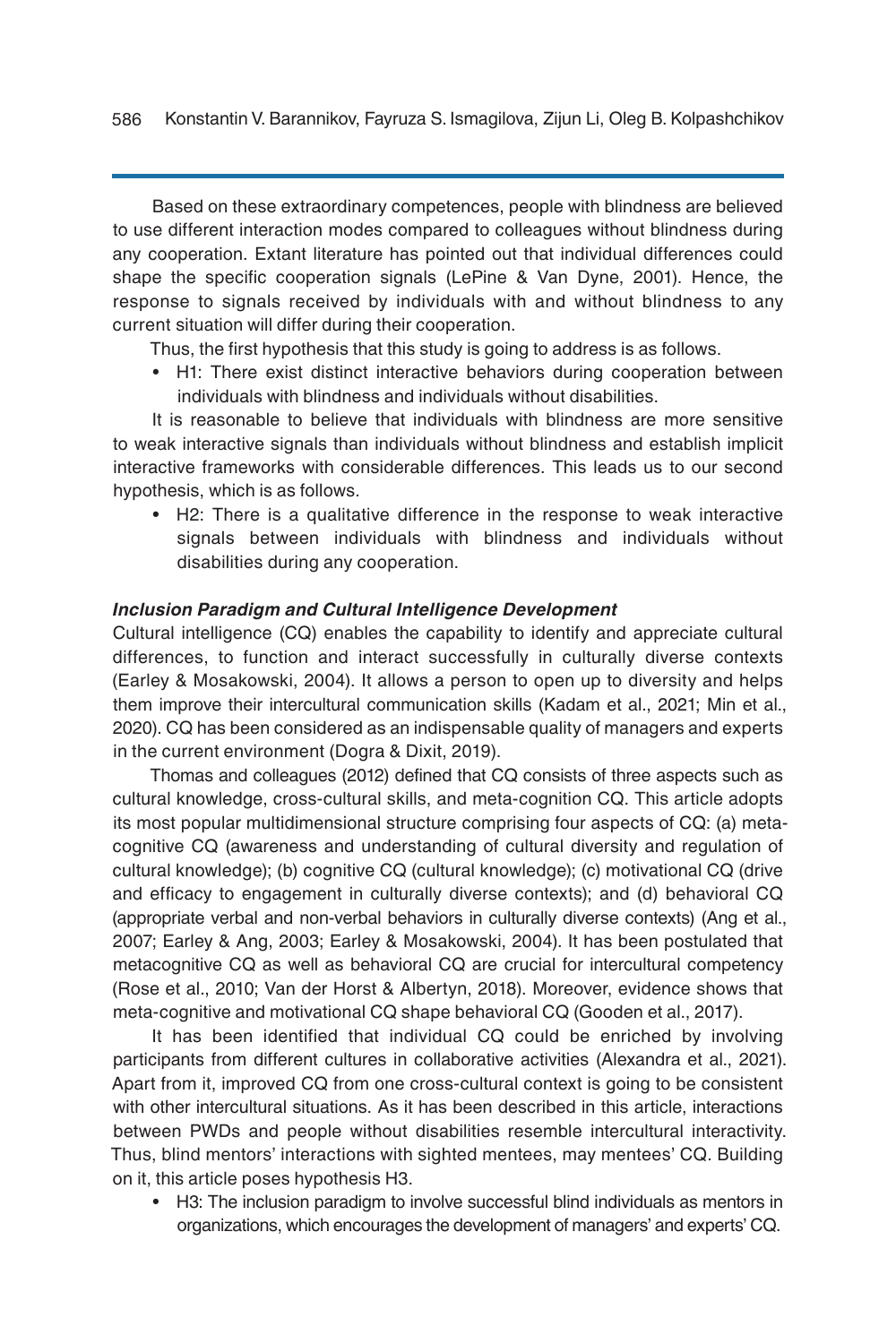#### **Method**

#### *Qualitative Research Design*

In order to examine the hypotheses, this study attempts to inquire into and compare interactive signals respectively applied by the workforce with and without blindness when engaged in productive cooperation. The qualitative research design was selected because it allows studying complex objects and approaching it from different angles (Rahman, 2017), and therefore in our study it has an advantage over the quantitative method. The study also includes various in-depth vignettes such as individuals' feelings, views, experiences, and related behaviors. For those reasons, focus groups and in-depth interviews have been elected as means of verification.

Focus groups have several advantages. Firstly, they enable participants to discuss perceptions, thoughts, opinions and feelings (Krueger & Casey, 2000). Secondly, they involve interactions which yield more open and honest views (Morgan, 1997; Tharbe et al., 2020; Wilkinson, 1998). Thirdly, focus groups serve as a suitable method to explore newly emerging research questions (Wilkinson, 1998). Thereby, in order to reach our target groups and collect as much information and details as possible, this study methodologically relies on the methods of focus groups and in-depth interviews with both mentors and mentees.

#### *Participants and Procedures*

Focus groups are typically formed of eight to ten participants so as to achieve productive feedback (Wilkinson, 1998). In this study, the first focus group was conducted among 10 employees with visual deficits (5 female, 5 male) from Russian organizations, such as schools, institutes, companies, and social organizations. They were aged from 35 to 52 years old. These participants included Russians and Kazakhs; all were Russian speakers. All of them had a higher education and had more than 5 years of experience of working with colleagues without disabilities. The second focus group was carried out among 8 managers and experts (4 female, 4 male) from Russian organizations, which hire employees both with and without blindness. These organizations included companies, institutes, and social enterprises such as libraries, art galleries and factories, travel agencies and institutes. The proportion of employees with and without disabilities in their organizations equaled 1:1. Managers and experts were from 38 to 56 years old. All of them were Russian with a higher education and had more than 5 years of managerial experience with a blind workforce. All of these directors have directly interacted with their subordinates with visual impairments.

The in-depth interviews have been conducted with 5 highly competent blind experts (3 male, 2 female) as mentors and their 8 mentees (4 male, 4 female) without disabilities. All mentors and mentees were from 35- to 57-year-old. All of them have higher education. All blind mentors work in social enterprises or government offices as directors or consultants in handling inclusion of disabilities. They are equipped with sufficient inclusion work experience. And 8 mentees work at Russian public or private companies as managers. They had more than 10 years of work experience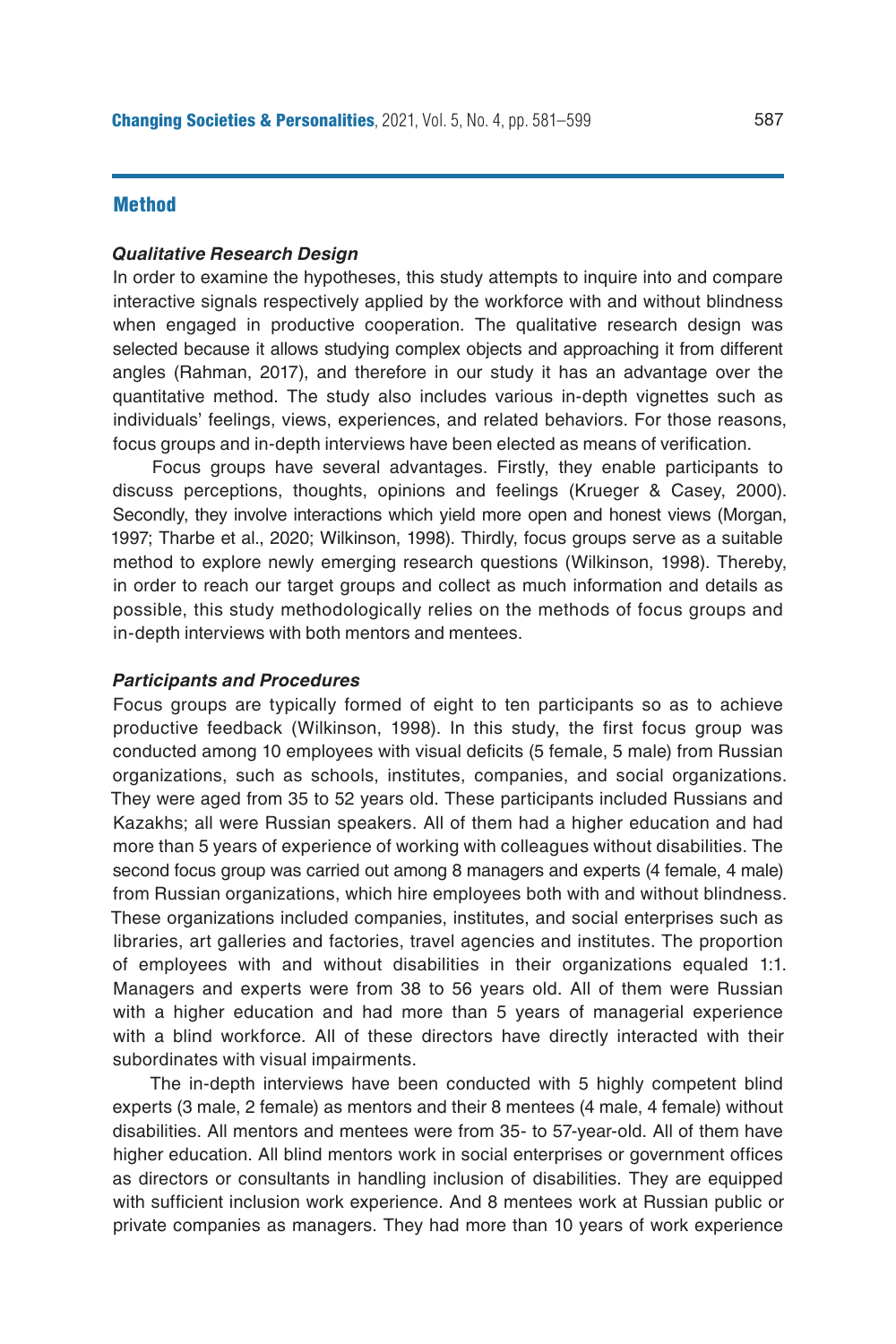and work as middle or senior managers. Thus, each of them has an experience to be either a blind mentor or a mentee of a blind mentor. Blind mentors delivered several workshops to teach mentees to focus on non-visual environmental signals and to interact with blind colleagues more effectively. Besides, all mentees are interested in disability inclusion and participation in the mentoring.

All focus groups and interviews were conducted in Russian via Zoom<sup>1</sup>. First, the host explained to participants the objective of the focus group. Then, to motivate participants to be more open, the host briefly outlined the successful work experience of participants at their companies and invited them to share their opinions concerning inclusive interaction. Participants were asked to answer the host's questions one by one. They were invited to be open and honest also adding to other participant's opinion what they might like to add. At the same time, they were asked not to correct other participants and argue with them. All these mandates were needed to provide a comfortable environment, on the one hand, and focus on details, on the other hand.

These three online meetings were conducted separately and with three nonoverlapping groups of participants. The focus groups were carried out in December, 2020 and with 15-day intervals between them. Each focus group lasted around 2 hours.

The first focus group with a blind workforce covered 2 questions:

*Remember the situations when you started to cooperate with a co-worker without a disability. Maybe, you interacted with him/her to solve a common task or to accomplish projects together. To do this, you should build productive cooperation. Please, finish the following statements:* 

- a) "*To support productive interaction with a co-worker without disabilities, I behave as follows*."
- b) *"To support productive interaction with me, my co-worker without disabilities usually behaves as follows.*"

The second focus group with organizational managers and exports involved 3 structural questions.

- a) "*Characterize the behaviors demonstrated by employees in their interactions with their blind colleagues during their cooperation in your organizations."*
- b) *"Name the criteria of effective intercultural cooperation between blind employees and employees without disabilities."*
- c) *"Describe the benefits obtained from the cooperation with blind individuals in your organization."*

Each in-depth interview with mentors or mentees lasted around 1 hour. The same 2 questions were addressed to participants of the first focus group and to blind mentors during the in-depth interviews to analyze their managerial and mentoring experiences with mentees. In-depth interviews were conducted in May, 2021.

Moreover, 2 additional questions are asked to mentored managers and experts in the course of in-depth interviews.

a) "*Characterize interactive behaviors during mentoring activities with blind mentors."* 

<sup>1</sup> Zoom is a trademark of Zoom Video Communications, Inc.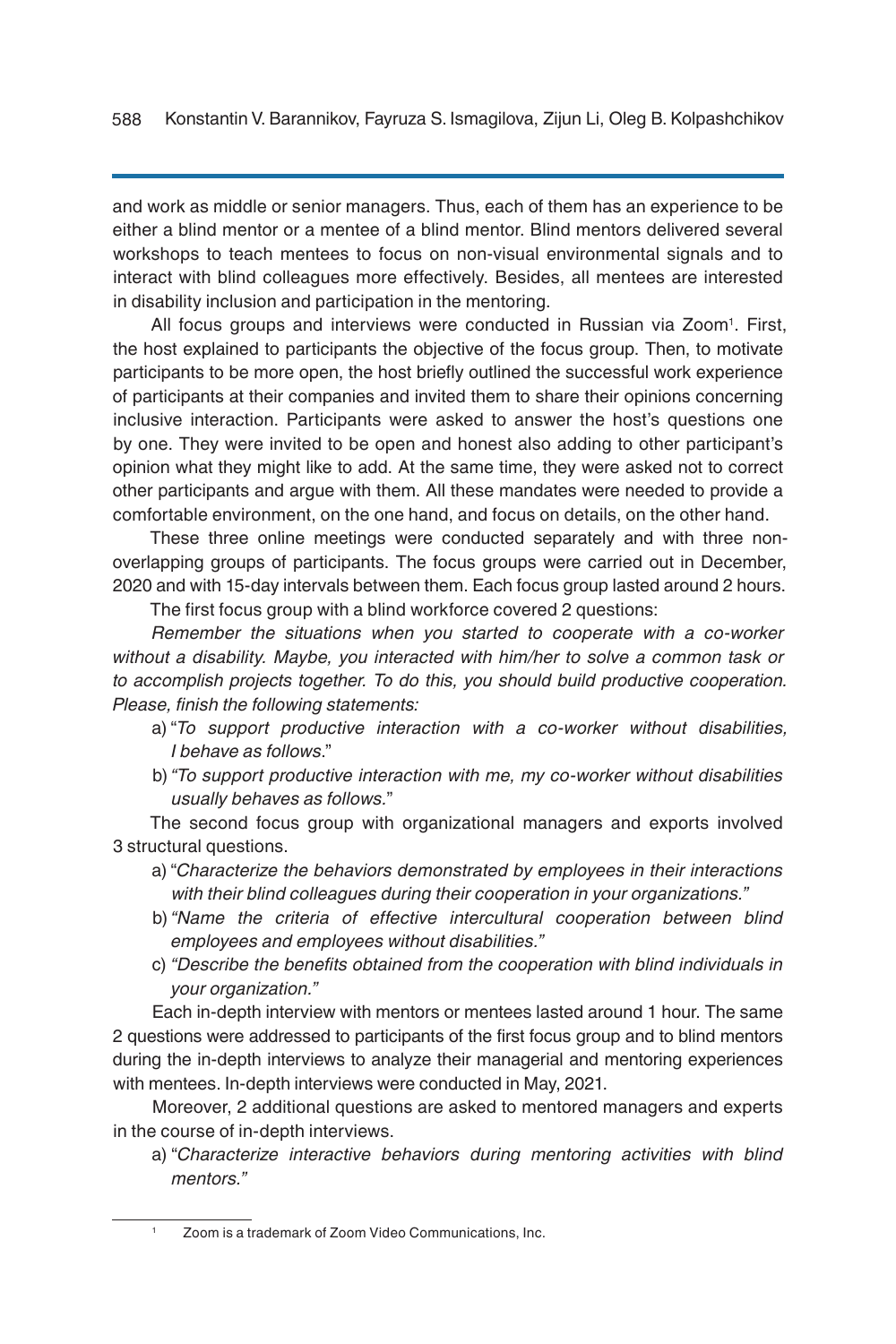b) *"Describe benefits which were obtained from the mentoring activities with blind mentors."*

All focus groups and in-depth interviews data were recorded, then collected and analyzed.

## **Results**

The information collected from two focus groups and in-depth interviews has been analyzed. We gathered all the participant's responses given by employees with and without disabilities, in order to facilitate effective intercultural interaction. According to the differences in visual and verbal explicitness of signals during the interaction, individual interactive behaviors have been labeled in two separate categories, such as strong signals and weak signals. The strong-signal interactive behaviors use interactive strategies which are more interpersonal, and visual or verbally recognized, while weak-signal interactive behaviors are more implicit. In addition, based on the three-factor model of intercultural effectiveness posed by Hammer, Gudykunst, and Wiseman (1978), both strong interactive signals and weak interactive signals are categorized into three aspects:

a) related to mental adjustment or emotion;

b) related to communication; and

c) related to interpersonal relationships.

Finally, three categories of interactive behaviors are respectively listed as strong-signal and weak-signal interactions, such as emotion and mental aspects (2 items), interpersonal relation (2 items), and communication (4 items).

For example, pertaining to strong-signal emotional and mental facets during intercultural interaction, blind employees mostly do not correct their partner's error explicitly, while employees without disabilities prefer to mention it immediately to improve the effectiveness of intercultural interaction. And, both groups of employees express positive emotions such as friendliness and warmth, with smiles and so on, to promote effective interaction. When it comes to strong-signal interpersonal relations, blind employees would rely on their co-workers to complete the task more efficiently. While employees without disabilities hardly ever depend on their employees with disabilities and got used to the paternalistic interaction in daily work. As for weak-signal interactive facets, compared with employees without disabilities, blind employees were afraid to show their weakness all the time and had higher stress or weakness during handling tasks. Blind employees prefer to feel their uniqueness rather than PWDs inclusion in comparison to employees without disabilities.

The data were then estimated by applying the content-analysis approach. The analysis of Interactive behaviors' results is presented in Tables 1 and 2, and comparisons are presented in Table 3 and 4.

Table 1 shows similarities and differences in explicit interactive behaviors of workforce, with and without blindness, during intercultural cooperation. Both the workforce with blindness and without disabilities manifested positive emotions to facilitate productive intercultural cooperation. Furthermore, the both groups have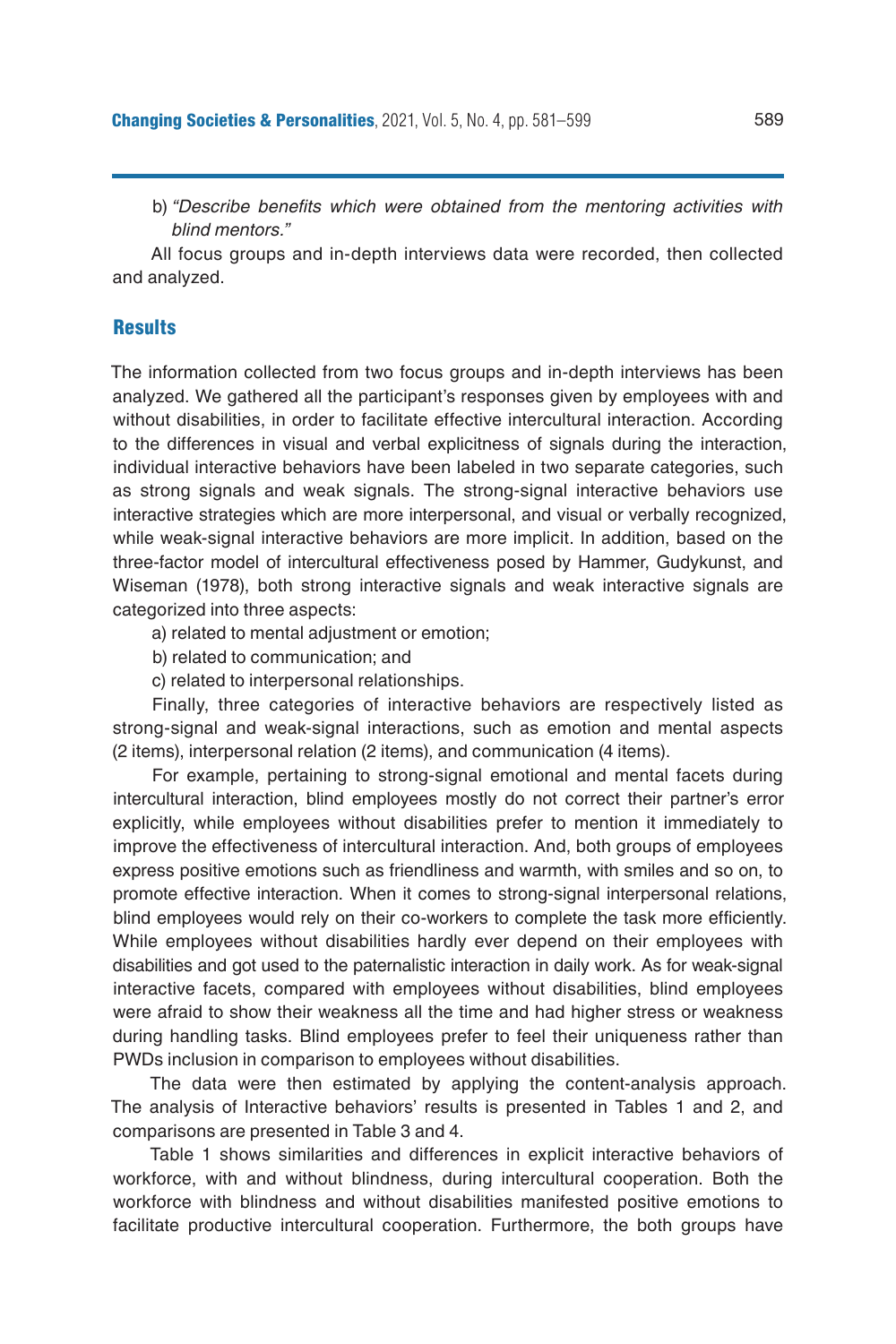explicit communication skills to use clear statements for issues, well-structured explanations, and active voice behaviors during the cooperation. Employee voice behavior is defined as promotive behavior that emphasizes expression of constructive challenges in order to improve and recommend modifications to standard procedures even when others disagree, which is an extra-role behavior of interpersonal communication (LePine & Van Dyne, 2001; Van Dyne & LePine, 1998). Whereas, differences also have been underlined. Individuals with blindness use implicit reactions to point out colleagues' mistakes and give feedback to colleagues' performance more often than people without disabilities during the intercultural cooperation. People without disabilities try to avoid dependence on and support from individuals with blindness during their cooperation. To a certain extent, these distinct interactive behaviors reflect not completely an equal disability inclusion paradigm in organizations. Consciously and unconsciously, both individuals with blindness and without disabilities were shaped and got used to former disability dependent inclusion. If individuals with blindness directly point out the colleague's mistakes or giving him negative feedback felt, they feel uncomfortable, guilty and stressed.

#### **Table 1**

| <b>Categories</b>                   | No. | <b>Content-units</b>                        | Used by non-blind<br>person                              | <b>Used by blind</b><br>person                                   | <b>Difference</b> |
|-------------------------------------|-----|---------------------------------------------|----------------------------------------------------------|------------------------------------------------------------------|-------------------|
| <b>Emotion</b> and<br>mental facets | 1   | explicit emotional positive<br>reactions    |                                                          | positive                                                         | no                |
|                                     | 2   | attitude towards<br>partner's error         | react immediately                                        | implicit                                                         | yes               |
| Inter-personal<br>relation          | 3   | balancing<br>dependence and<br>independence | rigidity in role<br>identification during<br>cooperation | flexible role<br>change between<br>dependence to<br>independence | yes               |
|                                     | 4   | support                                     | not ready to receive<br>help from PWDs                   | mutual support                                                   | ves               |
| Communication                       | 5   | statement                                   | explicit and clear                                       | explicit and clear                                               | no                |
|                                     | 6   | explanation                                 | well-structured and<br>expanded                          | well-structured<br>and expanded                                  | no                |
|                                     | 7   | feedback                                    | positive or negative                                     | non-judgemental                                                  | yes               |
|                                     | 8   | voice behavior                              | explicit expression                                      | explicit<br>expression                                           | no                |

## *Content-units "Strong Signals of Behavior"*

Table 2 shows similarities and differences in implicit interactive behaviors during cooperation between individuals with blindness and without disabilities. Generally, it is evident that individuals with blindness behave differently using implicit interactions more often than individuals without disabilities. Thus, H2 is confirmed. In particular, individuals with blindness feel more stressed feeling themselves weak or wrong during the cooperation. Moreover, individuals with blindness appreciate if their uniqueness is recognized, while individuals without disabilities favor the sense of belonging to organizations. These differences still reflect the worries about "false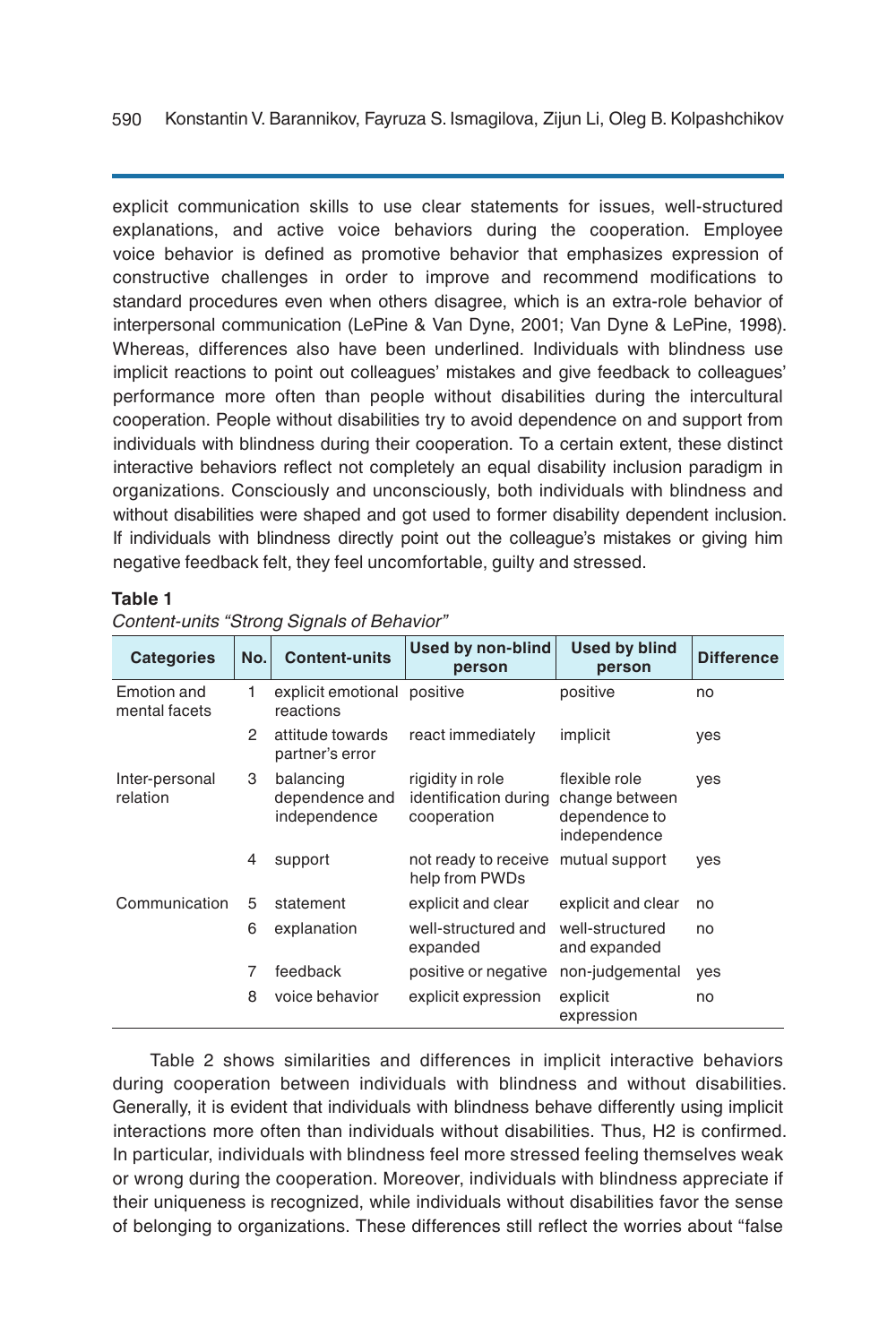inclusion" of blind individuals. Communication behaviors vary a lot, individuals with blindness show a competitive capacity for information processing, its holistic perception and attention to details. This differentiation may be explained by the typical information processing strategies of individuals with blindness. For instance, when hearing lots of instructions, many individuals without disabilities customarily write down the key points to aid information processing while blind individuals are used to memorizing and absorbing information on the spot. Additionally, individuals with blindness are more sensitive to intonation and voice strength during interactions. Compared with individuals without disabilities, blind individuals could keep listening for a long while maintaining high effectiveness and higher tolerance of ambiguity during intercultural communication.

#### **Table 2**

| Content-units "Weak Signals of Behavior" |  |
|------------------------------------------|--|
|------------------------------------------|--|

| <b>Categories</b>            |   | <b>No. Content-units</b>         | <b>Used by non-blind</b><br>person                      | <b>Used by blind</b><br>person                           | <b>Difference</b> |
|------------------------------|---|----------------------------------|---------------------------------------------------------|----------------------------------------------------------|-------------------|
| Emotion and<br>mental facets | 1 | stress for self-<br>weakness     | Accepting mistakes                                      | high stress for<br>self-error and avoid<br>powerlessness | ves               |
|                              | 2 | awareness of<br>inclusion        | sense of belonging                                      | preference for own<br>uniqueness                         | yes               |
| Inter-personal<br>relation   | 3 | attachment                       | pursuing safe<br>attachment                             | pursuing safe<br>attachment                              | no                |
|                              | 4 | personal<br>lasting bonds        | expectation for social expectation for<br>lasting bonds | social lasting bonds                                     | no                |
| Communication                | 5 | information<br>processing        | perceive information<br>with aids                       | absorb information<br>attentively                        | ves               |
|                              | 6 | intonation and<br>voice strength | normally                                                | more sensitive                                           | yes               |
|                              | 7 | listening                        | difficulties to keep<br>attention for long<br>while     | more carefully                                           | yes               |
|                              | 8 | tolerance of<br>ambiguity        | normally                                                | higher tolerance                                         | yes               |

Comparisons of explicit and implicit interactive behaviors, differences versus similarities between individuals with blindness and individuals without disabilities have been laid out in Table 3 and Table 4.

## **Table 3**

*Results of Content-units Calculation*

|                | N of signals used by<br>N of signals used by<br>non-blind person<br>blind person |    | <b>Differences</b> |
|----------------|----------------------------------------------------------------------------------|----|--------------------|
| Strong signals |                                                                                  |    |                    |
| Weak signals   |                                                                                  |    |                    |
| Total          | 16                                                                               | 16 | 10                 |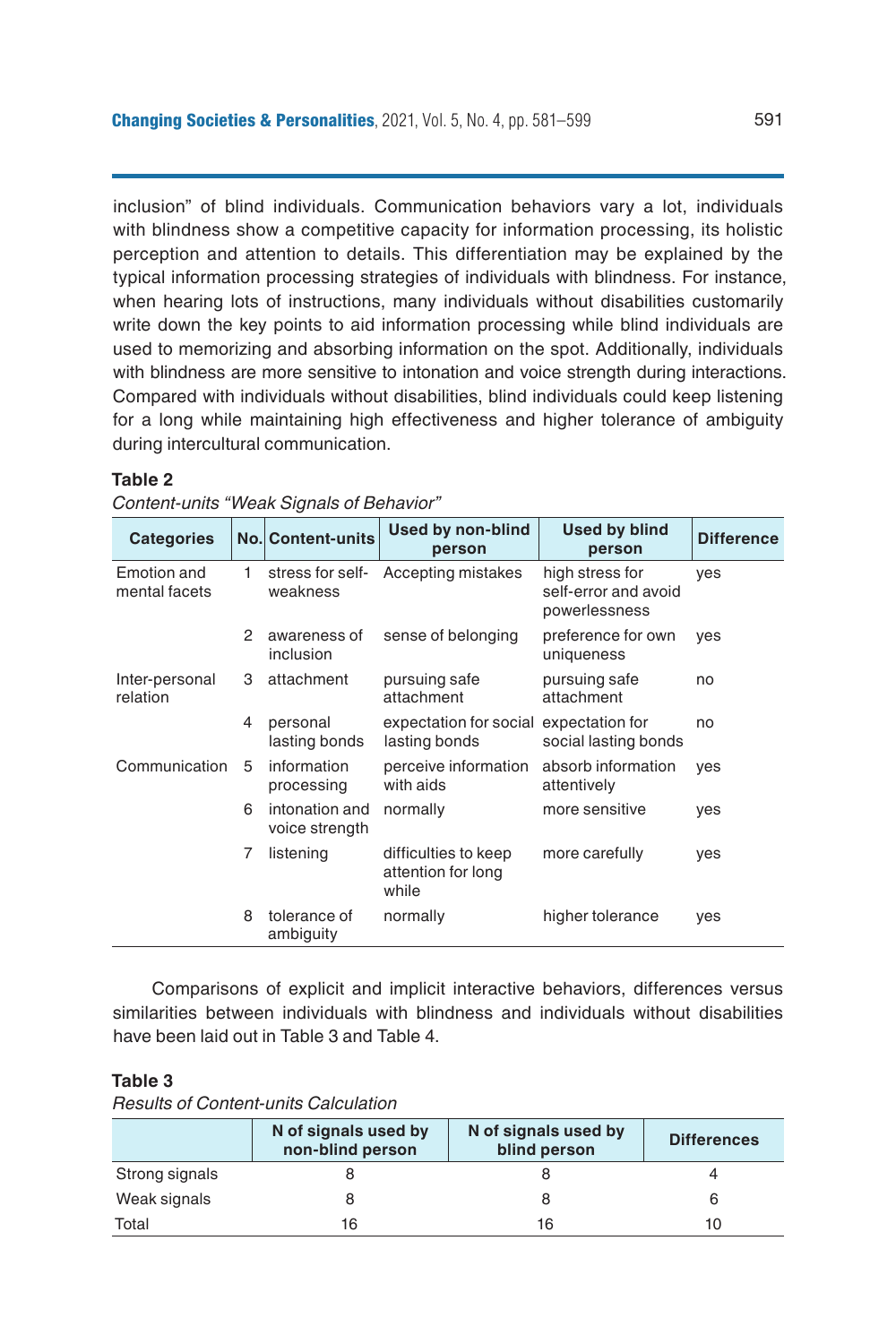592 Konstantin V. Barannikov, Fayruza S. Ismagilova, Zijun Li, Oleg B. Kolpashchikov

| .                                                        |                    |                     |            |                                 |  |
|----------------------------------------------------------|--------------------|---------------------|------------|---------------------------------|--|
| <b>Frequency of Differences in Interactive Behaviors</b> |                    |                     |            |                                 |  |
|                                                          | <b>Differences</b> | <b>Similarities</b> | <b>Sum</b> | <b>Frequency of differences</b> |  |
| Strong signals                                           |                    |                     |            | 50%                             |  |
| Weak signals                                             |                    |                     |            | 75%                             |  |
| Sum                                                      | 10                 |                     | 16         | 62.5%                           |  |

Thus, during intercultural cooperation, implicit interactive modes used more frequently by individuals with blindness. Hence, H1 and H2 are both confirmed. Considering the small sample (10 participants for the first focus group, 8 participants for the second group, and 5 mentors, 8 mentees for the interview, in total 31 participants) and methods applied, we only used descriptive statistics.

The information about the effect of the inclusion paradigm on managers' and exports' CQ development was collected through the second focus group as well as in-depth interviews with mentored managers and experts. Responses have been analyzed by four facets of CQ conceptualization such as meta-cognition, cognition, motivation and behaviors according to proportion. We follow criteria from selfreport CQ Scale by Ang, Van Dyne and Rockstuhl (2015), and the short form for CQ by Thomas et al. (2015). If one respondent mentions more than one facet of CQ, all facets mentioned have been calculated. The share of each description is measured in relation to the total number of responses (see Table 5).

## **Table 5**

**Table 4**

| CQ Development through Inclusion Paradigm |  |  |  |
|-------------------------------------------|--|--|--|
|-------------------------------------------|--|--|--|

| <b>CQ Facets No.</b> | <b>Descriptions</b>                                                                                                                                                |                | <b>Count Frequency</b> |
|----------------------|--------------------------------------------------------------------------------------------------------------------------------------------------------------------|----------------|------------------------|
| Meta-<br>cognition   | 1 "I tried to learn and consciously expanded my knowledge<br>about blind individuals when I was mentored by<br>outstanding blind individuals."                     | $\overline{4}$ | 16%                    |
|                      | 2 "I aimed to check and consciously examined the accuracy<br>of my knowledge about blind workforce when I was<br>mentored by blind mentors."                       | 3              | 12%                    |
| Cognition            | 3 "I learned new rules for non-visual expression when<br>interacting with blind individuals, for example, how to<br>introduce myself in a blindness-friendly way." | 1              | 4%                     |
|                      | 4 "I realized the importance of intonation and proper voice<br>strength during mentoring activities with blind mentors."                                           | 1              | 4%                     |
| Motivation           | 5 "I feel more confident when socializing with individuals<br>from a different cultural background."                                                               | 4              | 16%                    |
|                      | 6 "I gradually start to enjoy interacting with PWDs and<br>individuals from other cultures."                                                                       | 3              | 12%                    |
|                      | 7 "I believe I could also deal with stress of adjusting to other<br>cultures after the cooperation with blind individuals."                                        | 4              | 16%                    |
| <b>Behavior</b>      | 8 "I changed my verbal behaviors during interactions with<br>blind individuals, for example, I adjusted my intonation,<br>I increased my voice strength."          | 3              | 12%                    |
|                      | 9 "I adapted the rate of my speaking during interactions with<br>blind individuals."                                                                               | $\overline{2}$ | 8%                     |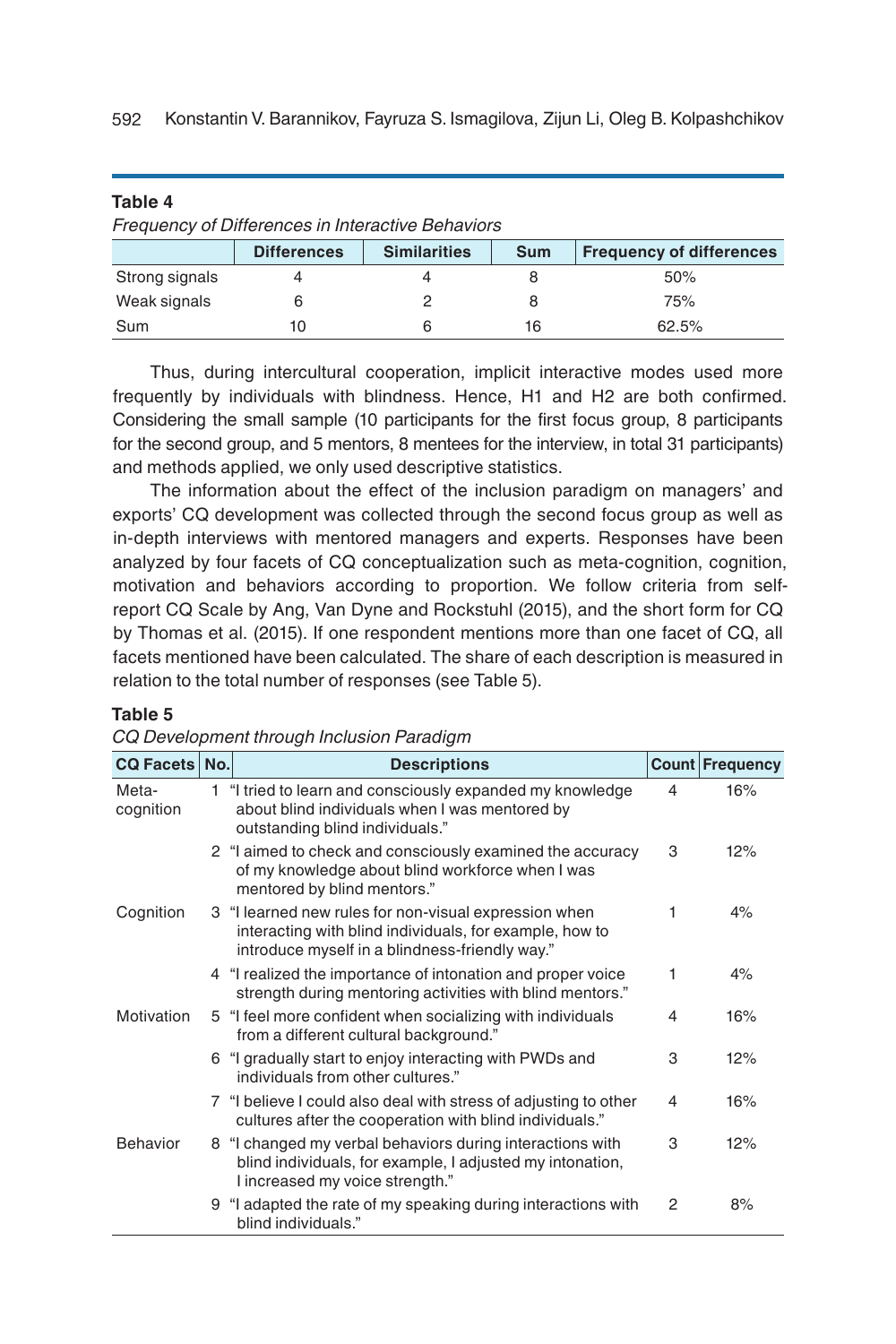Table 5 reveals the managers' and experts' CQ development mentioned during the focus group discussion and in-depth interviews. During the focus groups and interviews, the participants were not asked directly about the development of CQ. We gathered their answers about the "effectiveness of intercultural cooperation" as well as the answers about the "benefits from disability inclusion and the new inclusion paradigm to be mentored by successful blind individuals". Based on these answers, we selected answers related to CQ development according to the items of CQ scales (Ang et al., 2007, 2015; Thomas et al., 2015). In sum, 28% of the responses involved the development of meta-cognitive CQ, 8% of the responses involved the development of cognitive CQ, 44% of the responses involved the development of motivational CQ, and the remaining 20% of the responses involved the development of behavioral CQ in interactions with blind individuals. Therefore, hypothesis H3 is supported, which proves that interactions and mentoring activities with blind individuals encourage the CQ development of organizational managers and experts. Moreover, motivational CQ and meta-cognitive CQ increased more than behavioral and cognitive CQ, which is highly consistent with the existing evidence.

## **Discussion**

This article highlights the uniqueness of PWDs and puts forward the transformative disability inclusion paradigm to involve successful PWDs into organizational mentoring activities, thus achieving win-win outcomes. The study of extraordinary competences of individuals with blindness mentioned by this article shed light on exploration and recognition of PWDs' competitive advantages in workplaces.

Firstly, the article describes interactive behaviors by blind individuals and co-workers without disabilities during their intercultural interaction. Differences in interactive modes represent cultural diversity, which could bring about knowledge sharing, skill transmission and innovation. It draws attention to specific distinct interactions and strategies for utilizing diversity. On the contrary, differences may lead to misunderstandings in culturally diverse workplaces. Our findings explicate the efficiency of cooperation between people with and without disabilities from a new perspective. Building on extant literature, obstacles that hinder the effective cooperation between people with and without disabilities multidimensionally consist of lacking in motivation, cognitive biases, as well as emotional discomfort toward another social group (Baldridge & Kulkami, 2017; Beatty et al., 2019). This article adds to the information concerning differences as the obstacles to productive disability inclusion. Especially, more differences were revealed in implicit interactions rather than explicit interactions.

Secondly, as it has been revealed, during intercultural cooperation, blind employees often use different implicit emotion-related and communicative interactive modes of behavior, which were neglected by much of the previous research.

Thirdly, this article underlines the opportunity to develop managerial competences, and especially CQ, involving blind persons as mentors and encouraging them to share their knowledge and experience with mentees.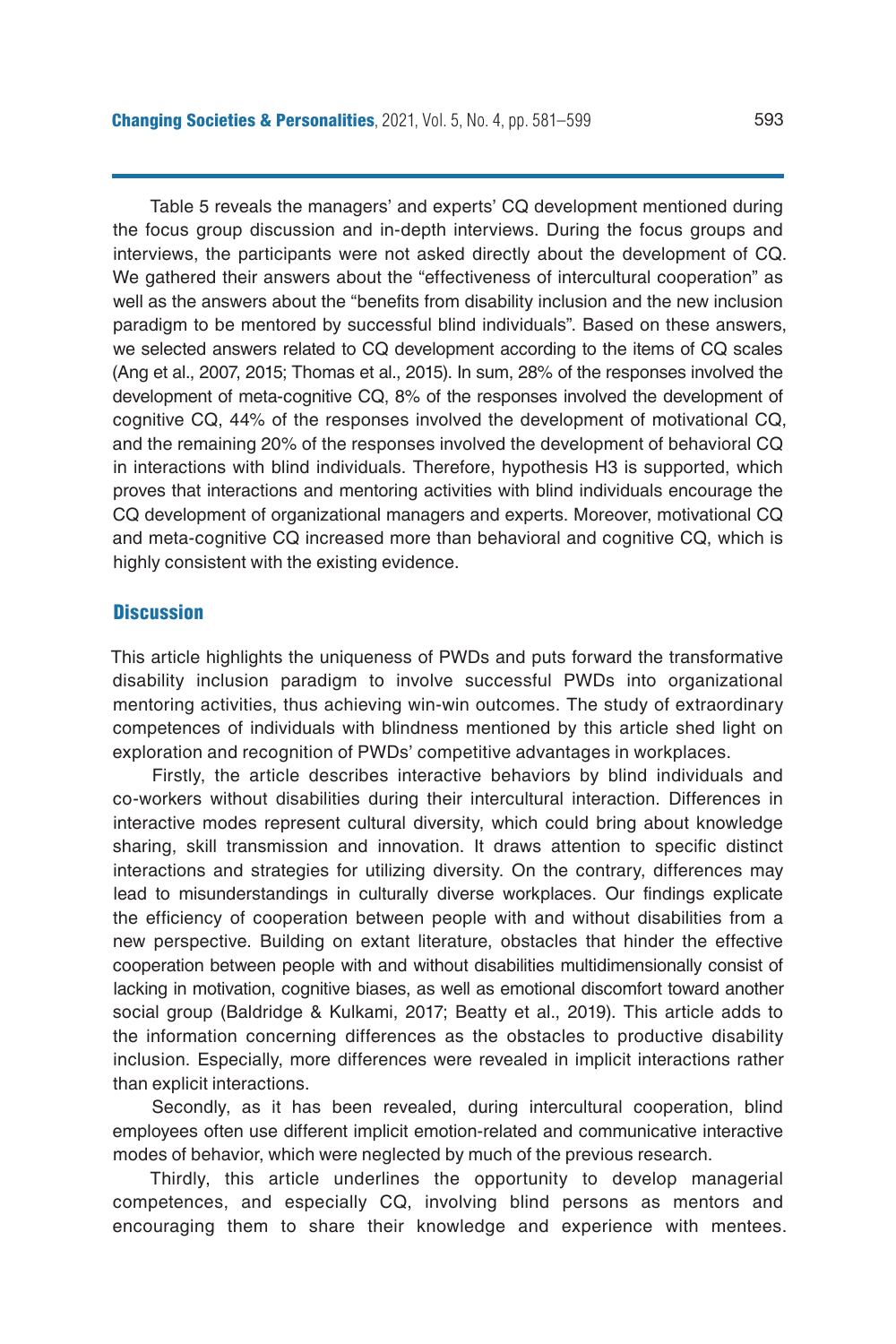Developed CQ of managers and experts enhances their managerial skills in other unfamiliar intercultural cases. Application of our findings not only could improve programs of CQ development, but also enhance the effect of PWDs on organizational performance.

## *Limitations and Directions for Future Research*

As with any research, limitations present avenues for further research. Considering the changing disability inclusion paradigm, as a newly arrived issue, this article adopts focus groups and in-depth interviews with targeted groups to listen to their feelings and attitudes. The small sample size limits the representativeness of our findings about broader interactive differences and their effect on CQ development. It calls for further quantitative investigations with larger samples to reinforce our findings. Simultaneously, the results of this article partly subjective due to semi-structured discussions and self-reported views. Further research if potentially conducted with well-structured scales and more objective criteria will be beneficial. This study only explored how individuals with blindness are involved in mentoring activities with organizational managers and exports. Future research may expand the parameters with wider disability types and investigate in more detail the features of inclusion of people with disabilities. Ultimately, the findings of this study may have regional or cultural limitations since involved organizations and most participants are from Russia. More studies are encouraged across other nations and regions in the future.

## *Implications*

Firstly, the new disability inclusion paradigm provided by this study emphasizes the need for changing inclusion practices in organizations. It displays a win-win inclusion practice of involving successful PWDs into mentoring activities to share their experience and optimize organizational inclusion strategies and the diversity of managerial skills.

Secondly, CQ development of organizational managers and experts is vital in the current competitive business environment. Affirmative impact of the proposed inclusion paradigm brings to light the new directions in CQ development programs.

## Conclusion

The current inclusive society is aimed at productive cooperation between people with and without disabilities. This article proposes a new inclusion paradigm for workforce with disabilities in workplace and reveals the uniqueness of the workforce with blindness. According to this new paradigm, firstly, inclusion appears as an intercultural interaction between people with and without disabilities. Secondly, as participants in these interactions, people with disabilities behave differently from colleagues without disabilities and demonstrate potential that enriches organizational diversity, and brings different cultural characteristics to organizational culture. Thirdly, people with disabilities enhance the competitive intercultural advantage for organizations through their activities. Finally, this disability inclusion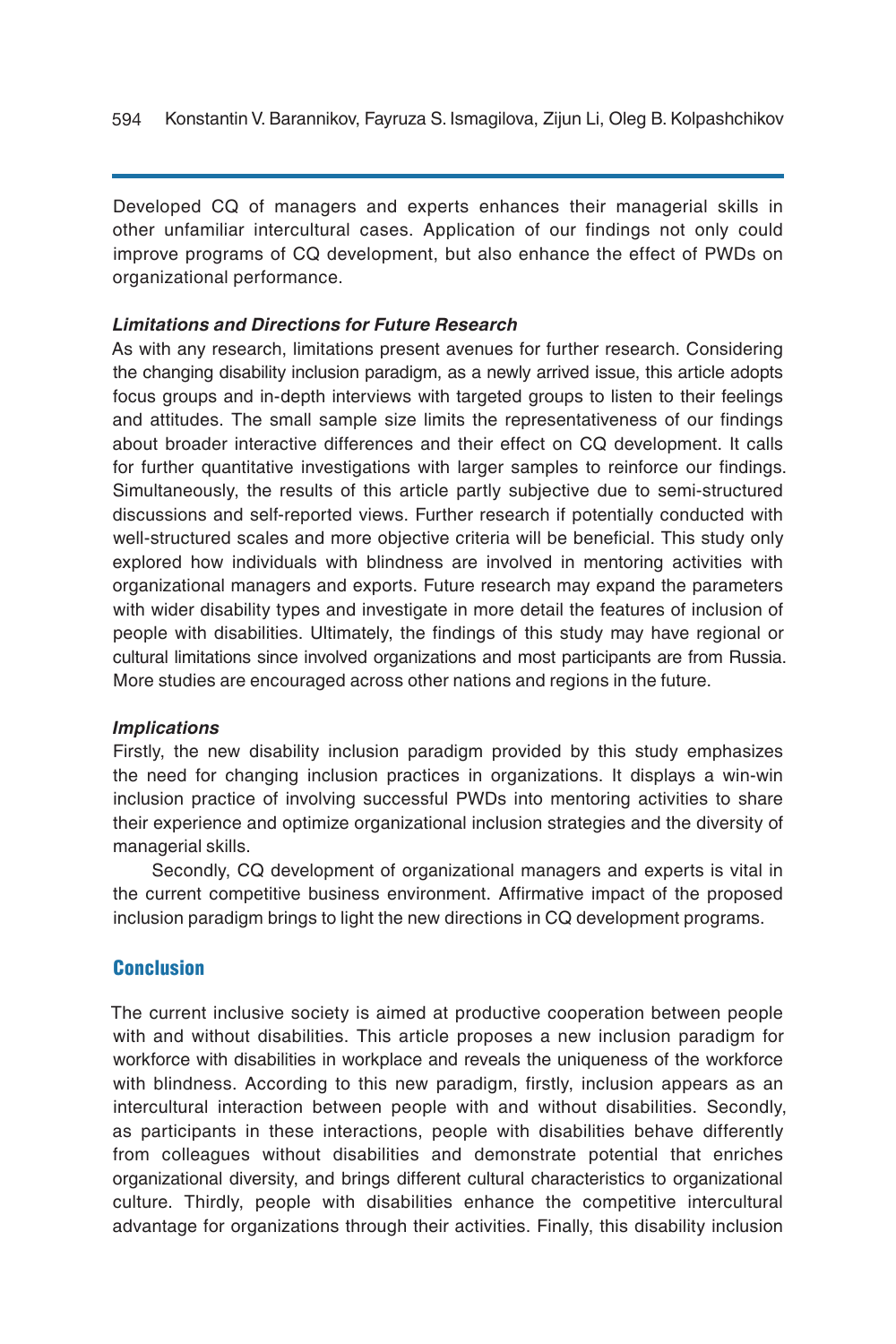helps employees and managers without disabilities acquire new competencies, such as attention to weak signals, openness to new experiences, and the ability to interact with people from a different culture. Our research shows that the changing paradigm of disability inclusion, on the one hand, allows people with disabilities to avoid excessive paternalism in the workplace, and on the other hand, opens new horizons for the professional culturally competent training of personnel for the modern organization.

#### References

Afsar, B., Al-Ghazali, B.M., Cheema, S., & Javed, F. (2021). Cultural intelligence and innovative work behavior: the role of work engagement and interpersonal trust. *European Journal of Innovation Management*, *24*(4), 1082–1109. [https://doi.](https://doi.org/10.1108/EJIM-01-2020-0008) [org/10.1108/EJIM-01-2020-0008](https://doi.org/10.1108/EJIM-01-2020-0008)

Alexandra, V., Ehrhart, K.H., & Randel, A.E. (2021). Cultural intelligence, perceived inclusion, and cultural diversity in workgroups. *Personality and Individual Differences*, 168, 110285.<https://doi.org/10.1016/j.paid.2020.110285>

Ali, A., Wang, H., & Johnson, R.E. (2020). Empirical analysis of shared leadership promotion and team creativity: An adaptive leadership perspective. *Journal of Organizational Behavior*, *41*(5), 405–423. <https://doi.org/10.1002/job.2437>

Ang, S., Van Dyne, L., Koh, C., Ng, K.Y., Templer, K.J., Tay, C., Chandrasekar, N.A. (2007). Cultural intelligence: Its measurement and effects on cultural judgment and decision making, cultural adaptation and task performance. *Management and Organization Review*, *3*(3), 335–371. [https://doi.org/10.1111/j.1740-](about:blank) [8784.2007.00082.x](about:blank)

Ang, S., Van Dyne, L., & Rockstuhl, T. (2015). Cultural intelligence: Origins, conceptualization, evolution, and methodological diversity. In M.J. Gelfand, C.-Y. Chiu, & Y.-Y. Hong (Eds.), *Handbook of advances in culture and psychology* (Vol. 5, pp. 273–323). Oxford University Press. [https://doi.org/10.1093/acprof:o](about:blank) [so/9780190218966.003.0006](about:blank)

Baldridge, D.C., Beatty, J.E., Konrad, A.M., & Moore, M.E. (2015). People with disabilities. In *The Oxford Handbook of Diversity in Organizations* (pp. 469–498). <https://doi.org/10.1093/oxfordhb/9780199679805.013.21>

Baldridge, D.C., & Kulkarni, M. (2017). The shaping of sustainable careers post hearing loss: Toward greater understanding of adult onset disability, disability identity, and career transitions*. Human Relations*, 70, 12171236. <https://doi.org/10.1177/0018726716687388>

Barnes, C. (2019). Understanding the social model of disability: Past, present and future. In *Routledge handbook of disability studies* (pp. 14–31). Routledge. <https://doi.org/10.4324/9780203144114.ch2>

Beatty, J.E., Baldridge, D.C., Boehm, S.A., Kulkarni, M., & Colella, A.J. (2019). On the treatment of persons with disabilities in organizations: A review and research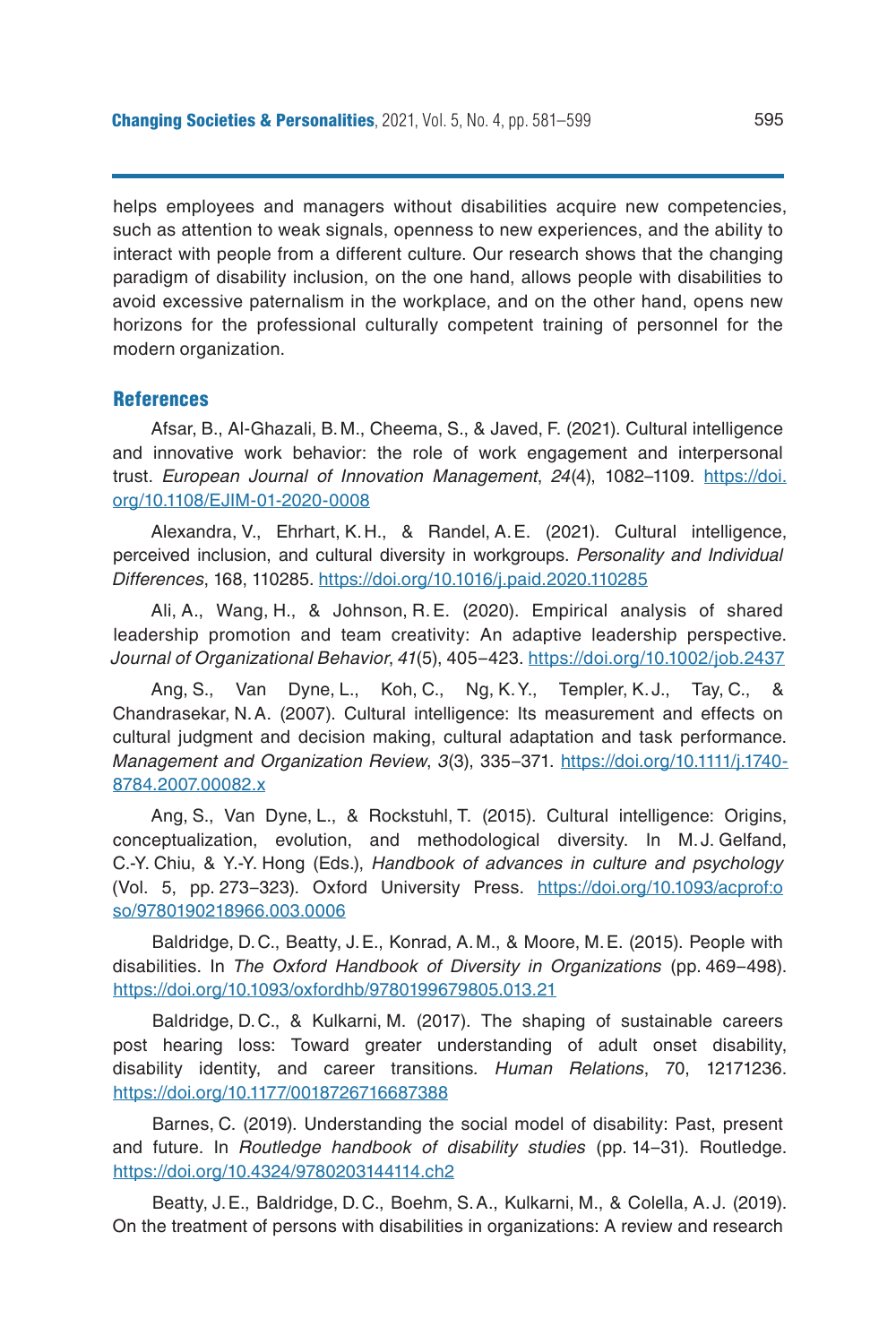596 Konstantin V. Barannikov, Fayruza S. Ismagilova, Zijun Li, Oleg B. Kolpashchikov

agenda. *Human Resource Management*, *58*(2), 119–137. [https://doi.org/10.1002/](about:blank) [hrm.21940](about:blank)

Bonaccio, S., Connelly, C.E., Gellatly, I. R., Jetha, A., & Ginis, K.A. M. (2020). The participation of people with disabilities in the workplace across the employment cycle: Employer concerns and research evidence. *Journal of Business and Psychology, 35*(2), 135–158. <https://doi.org/10.1007/s10869-018-9602-5>

Brimhall, K.C., Mor Barak, M.E., Hurlburt, M., McArdle, J.J., Palinkas, L., & Henwood, B. (2017). Increasing workplace inclusion: The promise of leader-member exchange. *Human Service Organizations: Management, Leadership & Governance*, *41*(3), 222–239. <https://doi.org/10.1080/23303131.2016.1251522>

Bualar, T. (2014). Barriers to employment: voices of physically disabled rural women in Thailand. *Community, Work & Family*, *17*(2), 181–199. [https://doi.org/10.108](https://doi.org/10.1080/13668803.2013.806125) [0/13668803.2013.806125](https://doi.org/10.1080/13668803.2013.806125)

Dogra, A.S., & Dixit, V. (2019). Empirical investigation of the moderating effect of workforce diversity on the relationship between leader cultural intelligence and team performance. IIMS *Journal of Management Science*, *10*(1–2), 20–42. [https://doi.org/10.5958/0976-173X.2019.00002.2](about:blank)

Dorfman, D. (2016). The Blind Justice Paradox: Judges with Visual Impairments and the Disability Metaphor. *Cambridge International Law Journal*, *5*(2), 272–305. <https://doi.org/10.4337/cilj.2016.02.05>

Earley, P. C., & Ang, S. (2003). *Cultural intelligence: Individual interactions across cultures.* Stanford University Press.<http://www.sup.org/books/title/?id=3184>

Earley, P.C., & Mosakowski, E. (2004). Cultural intelligence. *Harvard Business Review*, *82*(10), 139–146. [https://doi.org/10.1007/978-3-8349-8724-2\\_4](https://doi.org/10.1007/978-3-8349-8724-2_4)

Efferson, C., Lalive, R., & Fehr, E. (2008). The coevolution of cultural groups and ingroup favoritism. *Science*, *321*(5897), 1844–1849. [https://doi.org/10.1126/](https://doi.org/10.1126/science.1155805) [science.1155805](https://doi.org/10.1126/science.1155805)

Föcker, J., Best, A., Hölig, C., & Röder, B. (2012). The superiority in voice processing of the blind arises from neural plasticity at sensory processing stages. *Neuropsychologia*, *50*(8), 2056–2067. [https://doi.org/10.1016/j.](about:blank) [neuropsychologia.2012.05.006](about:blank)

Gooden, D.J., Creque, C.A., & Chin-Loy, C. (2017). The impact of metacognitive, cognitive and motivational cultural intelligence on behavioral cultural intelligence. *International Business & Economics Research Journal (IBER)*, *16*(3), 223–230. <https://doi.org/10.19030/iber.v16i3.10006>

Hall, S.A. (2009). The social inclusion of people with disabilities: a qualitative meta-analysis. *Journal of Ethnographic & Qualitative Research*, *3*(3), 162–173.

Halperin, Y., Buchs, G., Maidenbaum, S., Amenou, M., & Amedi, A. (2016, February). Social sensing: A Wi-Fi based social sense for perceiving the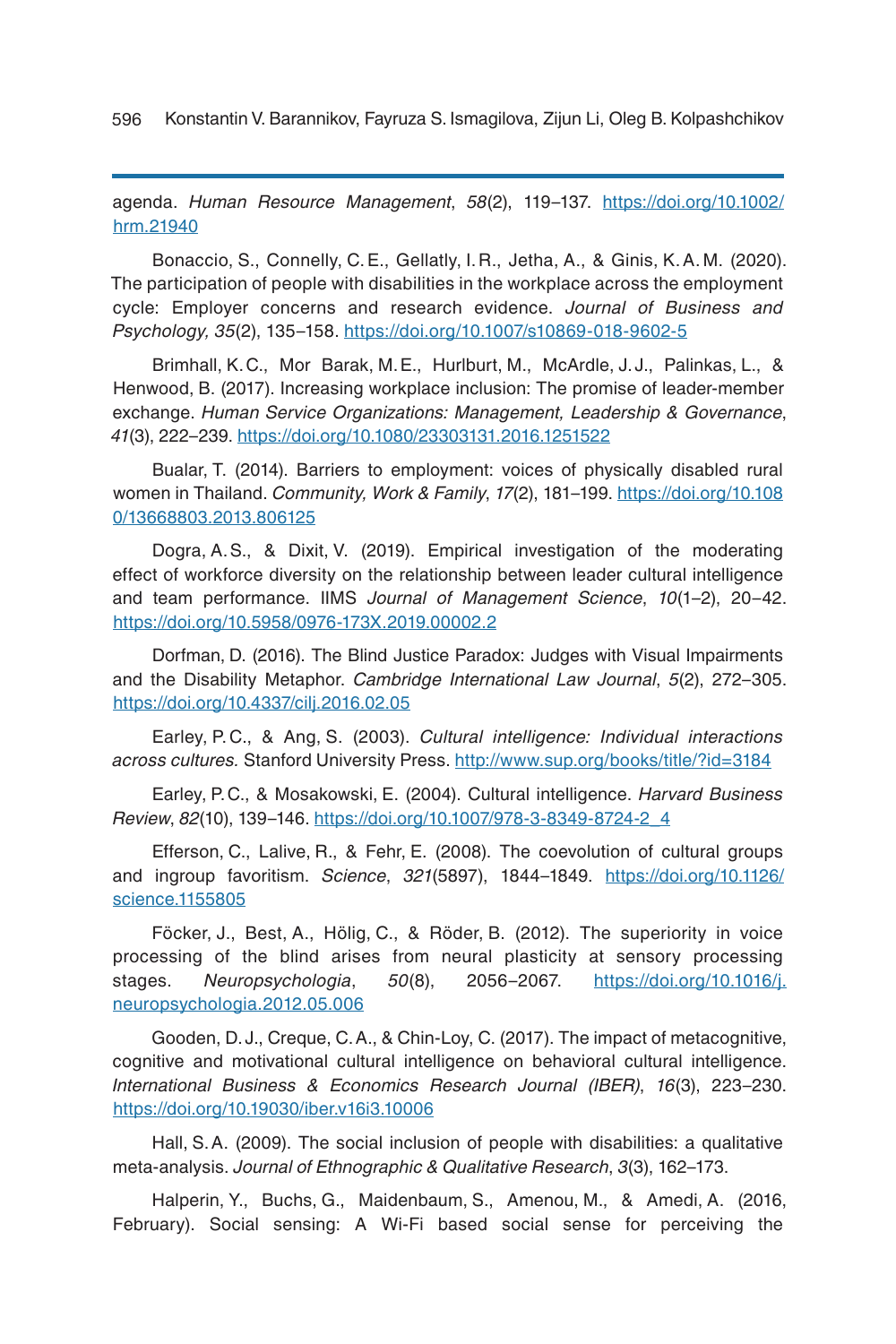surrounding people. In *Proceedings of the 7<sup>th</sup> Augmented Human International Conference 2016* (Article No. 42, pp. 1–2). Association for Computing Machinery. <https://doi.org/10.1145/2875194.2875228>

Hammer, M.R., Gudykunst, W.B., & Wiseman, R.L. (1978). Dimensions of intercultural effectiveness: An exploratory study. *International Journal of Intercultural Relations, 2*(4), 382–393. [https://doi.org/10.1016/0147-1767\(78\)90036-6](https://doi.org/10.1016/0147-1767(78)90036-6)

Harpur, P. (2012). Embracing the new disability rights paradigm: the importance of the Convention on the Rights of Persons with Disabilities. *Disability & Society*, *27*(1), 1–14. <https://doi.org/10.1080/09687599.2012.631794>

Hehir, T., Schifter, L.A., & Harbour, W.S. (2015). *How did you get here? Students with disabilities and their journeys to Harvard.* Harvard Education Press.

Herman, J.L., Stevens, M.J., Bird, A., Mendenhall, M., & Oddou, G. (2010). The tolerance for ambiguity scale: Towards a more refined measure for international management research*. International Journal of Intercultural Relations*, *34*(1), 58–65. <https://doi.org/10.1016/j.ijintrel.2009.09.004>

Kadam, R., Rao, S.A., Abdul, W.K., & Jabeen, S.S. (2021). Cultural intelligence as an enabler of cross-cultural adjustment in the context of intra-national diversity. *International Journal of Cross-Cultural Management*, *21*(1), 31–51. [https://doi.](https://doi.org/10.1177/1470595821995857) [org/10.1177/1470595821995857](https://doi.org/10.1177/1470595821995857)

Krueger, R.A., & Casey, M.A. (2000). Focus groups: A practical guide for applied research (3<sup>rd</sup> ed.). Sage Publications.

LePine, J.A., & Van Dyne, L. (2001). Voice and cooperative behavior as contrasting forms of contextual performance: Evidence of differential relationships with Big Five personality characteristics and cognitive ability. *Journal of Applied Psychology*, *86*(2), 326–336. <https://doi.org/10.1037/0021-9010.86.2.326>

McLain, D.L., Kefallonitis, E., & Armani, K. (2015). Ambiguity tolerance in organizations: definitional clarification and perspectives on future research. *Frontiers in Psychology*, 6, 344. <https://doi.org/10.3389/fpsyg.2015.00344>

Min, H., Lee, P.C., & Park, J. (2020). Open to diversity! Investigating the impact of cultural intelligence on students' preference for group work*. Journal of Hospitality & Tourism Education*, *32*(1), 14–24. <https://doi.org/10.1080/10963758.2019.1654892>

Morgan, D.L. (1997). *Focus groups as qualitative research* (2nd ed.). Sage Publications.<https://doi.org/10.4135/9781412984287>

Oleszkiewicz, A. (2021). Blindness enhances interpersonal trust but deafness impedes social exchange balance. *Personality and Individual Differences*, 170, 110425. <https://doi.org/10.1016/j.paid.2020.110425>

Onabolu, O.O., Bodunde, O.T., Ajibode, A.H., Otulana, T.O., Ebonhor, M., & Daniel, O.J. (2018). Rehabilitation and paid employment for blind people in a low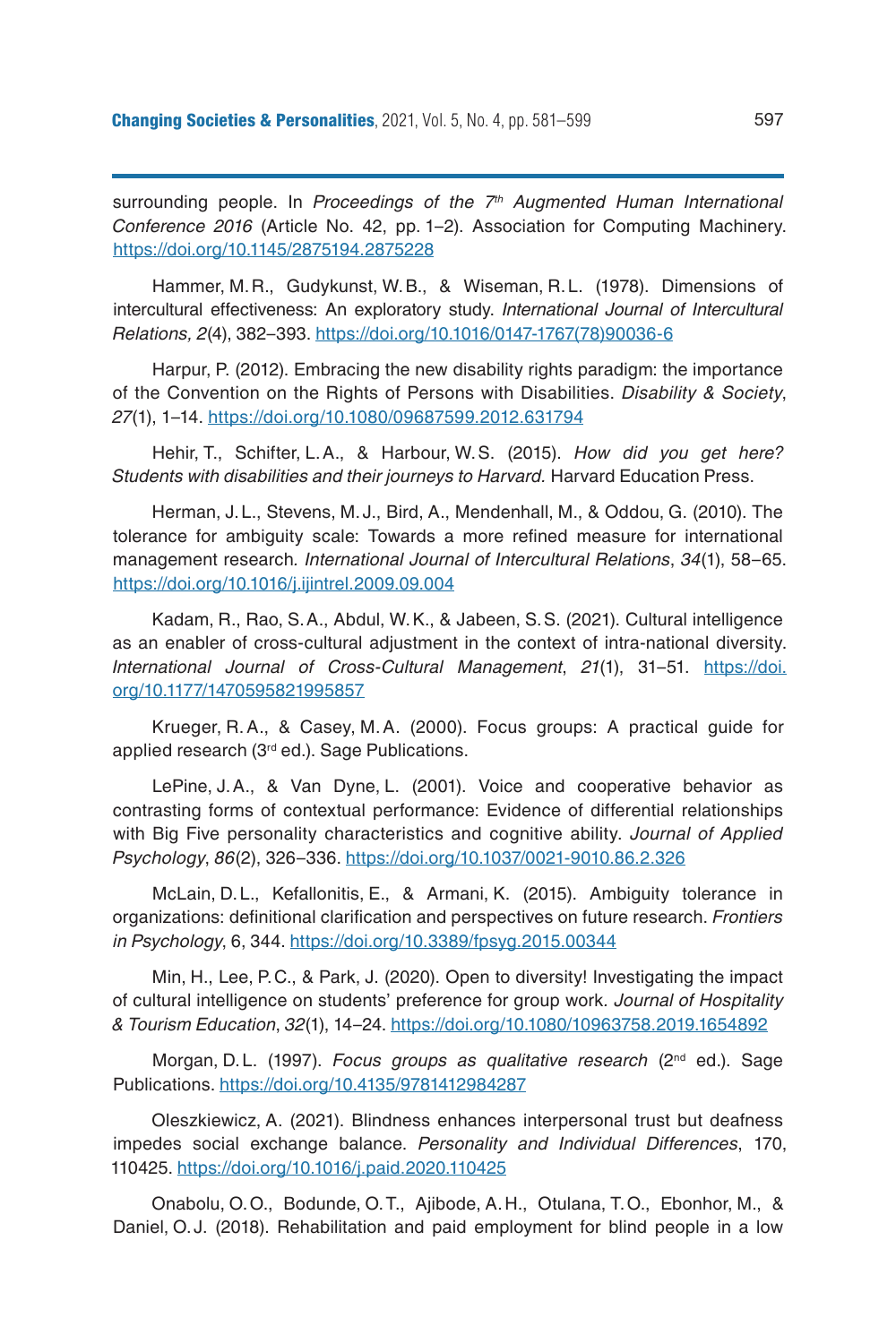598 Konstantin V. Barannikov, Fayruza S. Ismagilova, Zijun Li, Oleg B. Kolpashchikov

income country. *Journal of Advances in Medicine and Medical Research*, *25*(8), 1–9. [https://doi.org/10.9734/JAMMR/2018/39856](about:blank)

Pathak, R.D., Chauhan, V.S., Dhar, U., & Van Gramberg, B. (2009). Managerial effectiveness as a function of culture and tolerance of ambiguity: a cross-cultural study of India and Fiji. *International Employment Relations Review*, *15*(1), 73–90. <https://search.informit.org/doi/10.3316/informit.726711179379552>

Purc-Stephenson, R.J., Jones, S.K., & Ferguson, C.L. (2017). "Forget about the glass ceiling, I'm stuck in a glass box": A meta-ethnography of work participation for persons with physical disabilities. *Journal of Vocational Rehabilitation*, *46*(1), 49–65. <https://doi.org/10.3233/JVR-160842>

Rahman, S. (2017). The advantages and disadvantages of using qualitative and quantitative approaches and methods in language "testing and assessment" research: A literature review. *Journal of Education and Learning*, *6*(1), 102–112. [https://doi.org/10.5539/jel.v6n1p102](about:blank)

Richard, O.C., Wu, J., Markoczy, L.A., & Chung, Y. (2019). Top management team demographic-faultline strength and strategic change: What role does environmental dynamism play? *Strategic Management Journal*, *40*(6), 987–1009. [https://doi.](https://doi.org/10.1002/smj.3009) [org/10.1002/smj.3009](https://doi.org/10.1002/smj.3009)

Romani, L., Holck, L., & Risberg, A. (2019). Benevolent discrimination: Explaining how human resources professionals can be blind to the harm of diversity initiatives. *Organization*, *26*(3), 371–390. <https://doi.org/10.1177/1350508418812585>

Rose, R.C., Sri Ramalu, S., Uli, J., & Kumar, N. (2010). Expatriate performance in international assignments: The role of cultural intelligence as dynamic intercultural competency. *International Journal of Business and Management, 5*(8), 76–85. <https://doi.org/10.5539/ijbm.v5n8p76>

Sherbin, L., & Rashid, R. (2017). Diversity doesn't stick without inclusion. *Harvard Business Review, 95*(1/2). [https://hbr.org/2017/02/diversity-doesnt-stick](https://hbr.org/2017/02/diversity-doesnt-stick-without-inclusion)[without-inclusion](https://hbr.org/2017/02/diversity-doesnt-stick-without-inclusion)

Shore, L.M., Randel, A.E., Chung, B.G., Dean, M.A., Holcombe Ehrhart, K., & Singh, G. (2011). Inclusion and diversity in work groups: A review and model for future research. *Journal of Management*, *37*(4), 1262–1289. [https://doi.](about:blank) [org/10.1177/0149206310385943](about:blank)

Silverman, A.M., & Bell, E.C. (2020). The association between mentoring and STEM engagement for blind adults. *Journal of Blindness Innovation and Research*, *10*(2). <https://doi.org/10.5241/10-197>

Solovieva, T. I., Dowler, D. L., & Walls, R.T. (2011). Employer benefits from making workplace accommodations. *Disability and Health Journal*, 4(1), 39–45. <https://doi.org/10.1016/j.dhjo.2010.03.001>

Swain, J., French, S., Barnes, C., & Thomas, C. (Eds.). (2013). *Disabling barriers-enabling environments*. Sage.